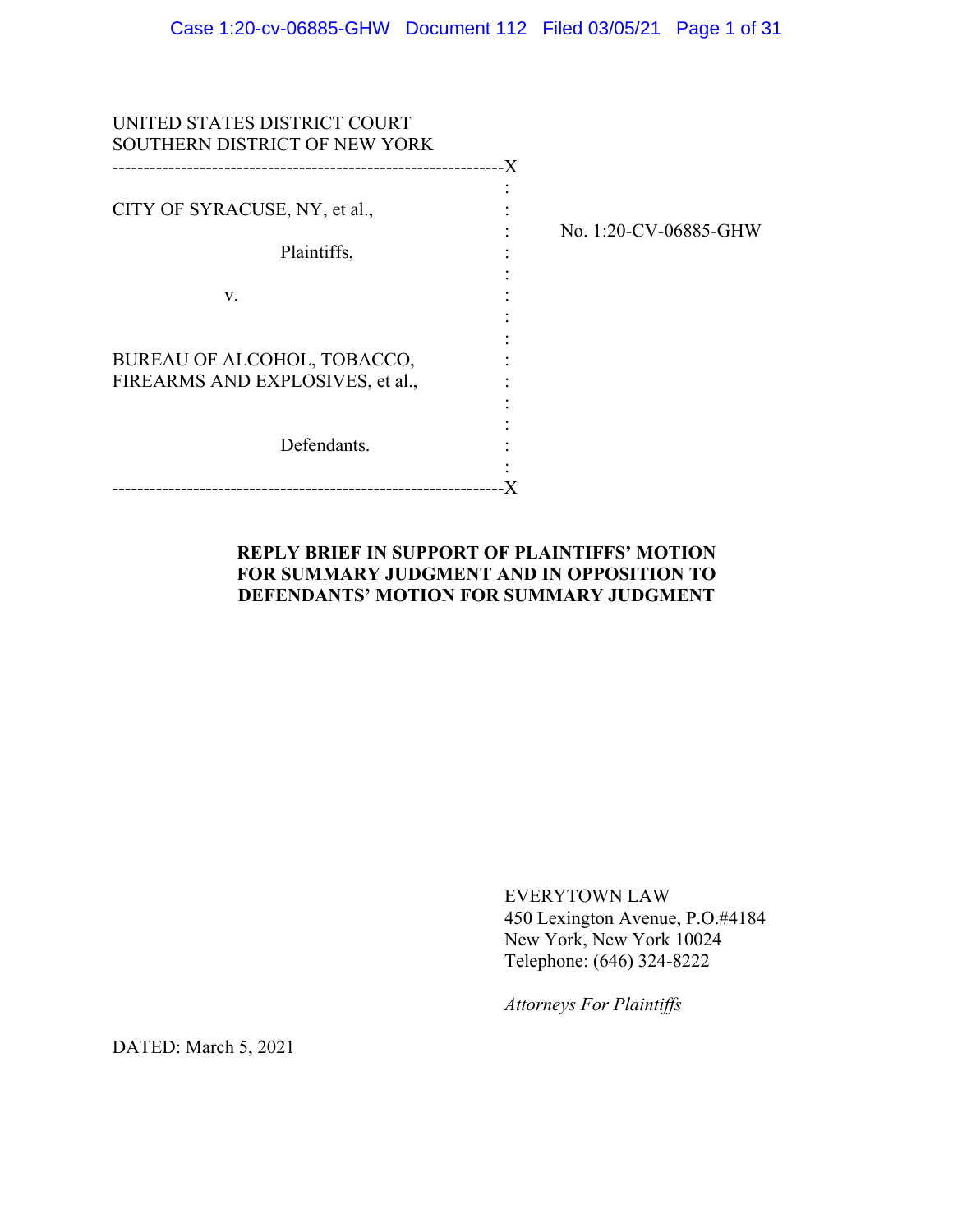# **TABLE OF CONTENTS**

## **Page**

| $\mathbf{I}$ . |                                                      | THE COURT HAS JURISDICTION TO CONSIDER PLAINTIFFS' |                                                            |  |  |
|----------------|------------------------------------------------------|----------------------------------------------------|------------------------------------------------------------|--|--|
|                | A.                                                   |                                                    |                                                            |  |  |
|                |                                                      | 1.                                                 |                                                            |  |  |
|                |                                                      | 2.                                                 |                                                            |  |  |
|                | <b>B.</b>                                            |                                                    |                                                            |  |  |
|                |                                                      | 1.                                                 | The 2015 Interpretive Rule Consummated ATF's Process.  5   |  |  |
|                |                                                      | 2.                                                 |                                                            |  |  |
| II.            | ATF'S ACTIONS ARE BOTH CONTRARY TO LAW AND ARBITRARY |                                                    |                                                            |  |  |
|                | A <sub>1</sub>                                       |                                                    |                                                            |  |  |
|                |                                                      | $\mathbf{1}$ .                                     |                                                            |  |  |
|                |                                                      | 2.                                                 | Even Were The GCA Ambiguous, ATF's Interpretation Is       |  |  |
|                | <b>B.</b>                                            |                                                    | The Challenged ATF Actions Are Arbitrary And Capricious 18 |  |  |
|                |                                                      | 1.                                                 | ATF Failed To Engage In Reasoned Decisionmaking Or Address |  |  |
|                |                                                      | 2.                                                 | ATF's Approach Is Otherwise Arbitrary And Capricious 20    |  |  |
| III.           |                                                      |                                                    | ATF HAS UNREASONABLY DELAYED ITS RESPONSE TO PLAINTIFFS'   |  |  |
|                |                                                      |                                                    |                                                            |  |  |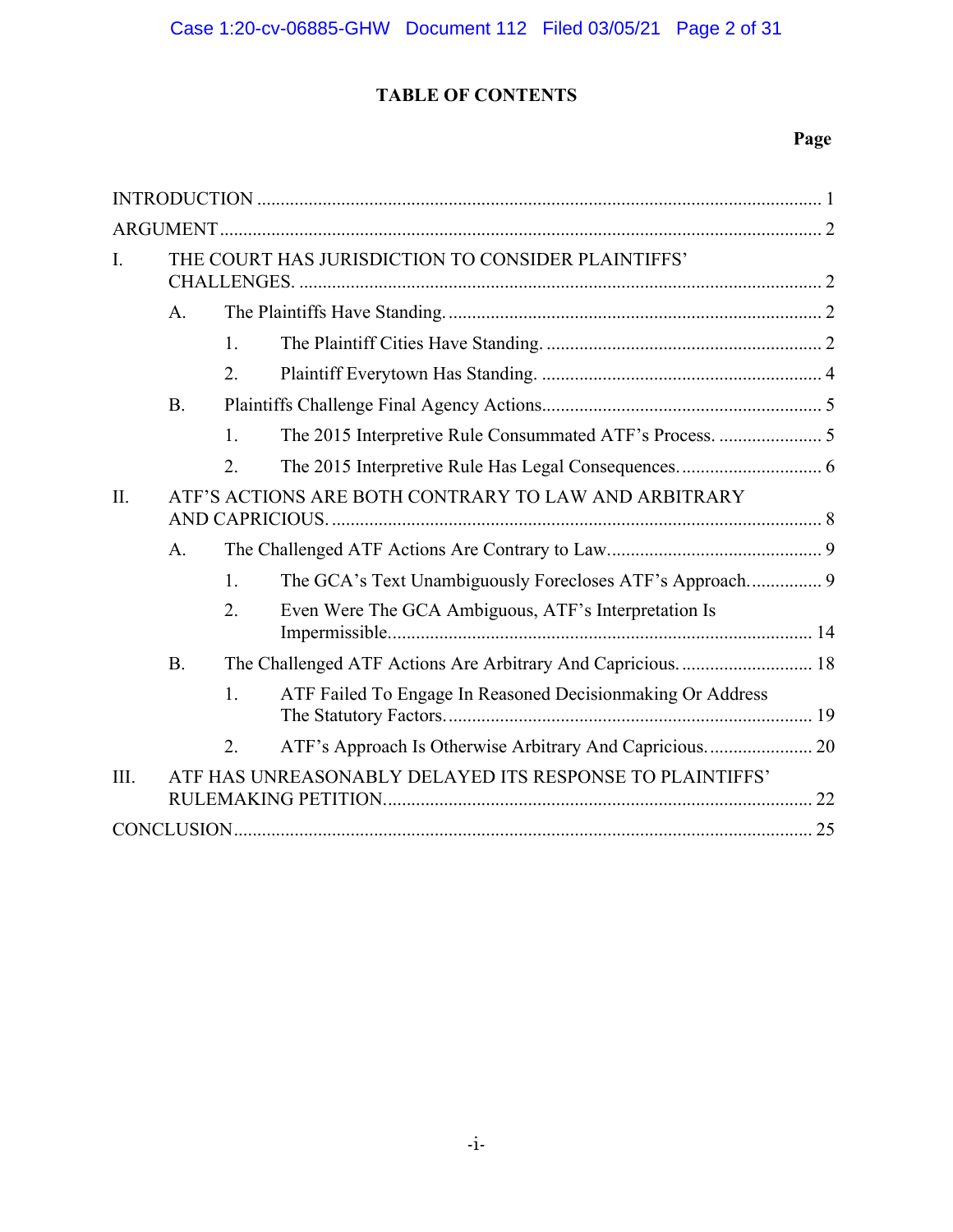# **TABLE OF AUTHORITIES**

# **Page(s)**

# **Cases**

| In re Am. Rivers & Idaho Rivers United,                          |
|------------------------------------------------------------------|
| Arent v. Shalala,                                                |
| Barrick Goldstrike Mines Inc. v. Browner,                        |
| Beazer E., Inc. v. EPA,                                          |
| Cal. Cmtys. Against Toxics v. EPA,                               |
| Catskill Mountains Chapter of Trout Unlimited, Inc. v. EPA,      |
| Chevron U.S.A., Inc. v. Natural Resources Defense Council, Inc., |
| Ciba-Geigy Corp. v. EPA,                                         |
| Fams. for Freedom v. Napolitano,                                 |
| Geneme v. Holder,                                                |
| Golden & Zimmerman, LLC v. Domenech,                             |
| Havens Realty Corp. v. Coleman,                                  |
|                                                                  |
| Mashpee Wampanoag Tribal Council, Inc. v. Norton,                |
| Massachusetts v. EPA,                                            |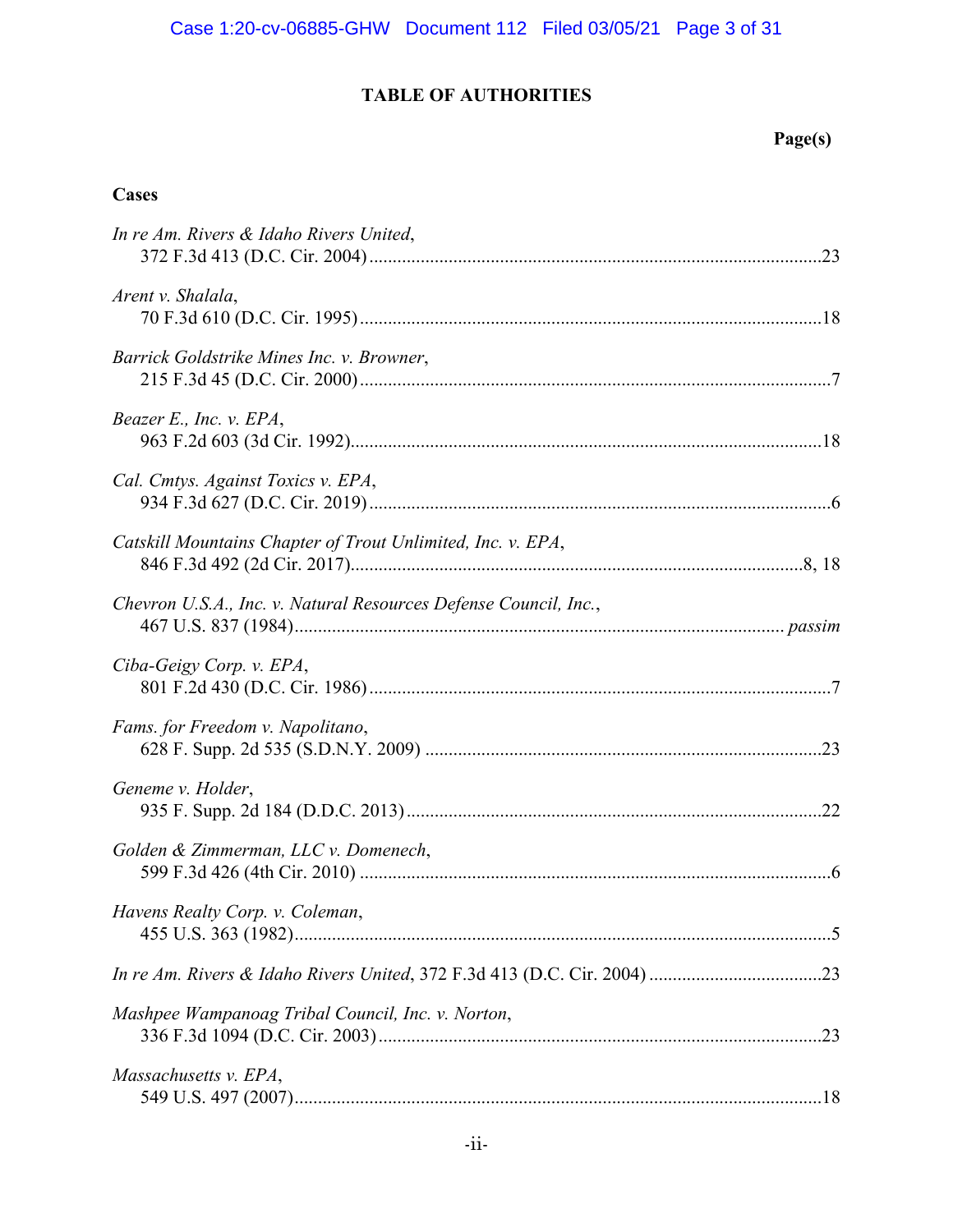## **TABLE OF AUTHORITIES**

# (continued)

| Maya v. Centex Corp.,                                                      |
|----------------------------------------------------------------------------|
| Mayo Found. for Med. Educ. & Rsch. v. United States,                       |
| Midwest Gas Users Ass'n v. FERC,                                           |
| Motor Vehicle Mfrs. Ass'n of U.S., Inc. v. State Farm Mut. Auto. Ins. Co., |
|                                                                            |
| Nat. Res. Def. Council, Inc. v. U. S. Dep't of Interior,                   |
| Nat. Res. Def. Council v. Nat'l Highway Traffic Safety Admin.,             |
| Nebraska ex. rel. Bruning v. U.S. Dept. of Health & Hum. Servs.,           |
| Nnebe v. Daus,                                                             |
| Salazar v. King,                                                           |
| SEC v. Chenery Corp.,                                                      |
| Skidmore v. Swift & Co.,                                                   |
| U.S. Army Corps of Eng'rs v. Hawkes, Co.,                                  |
| United States v. Gravel,                                                   |
| United States v. Howard,                                                   |
| United States v. Mead Corp.,                                               |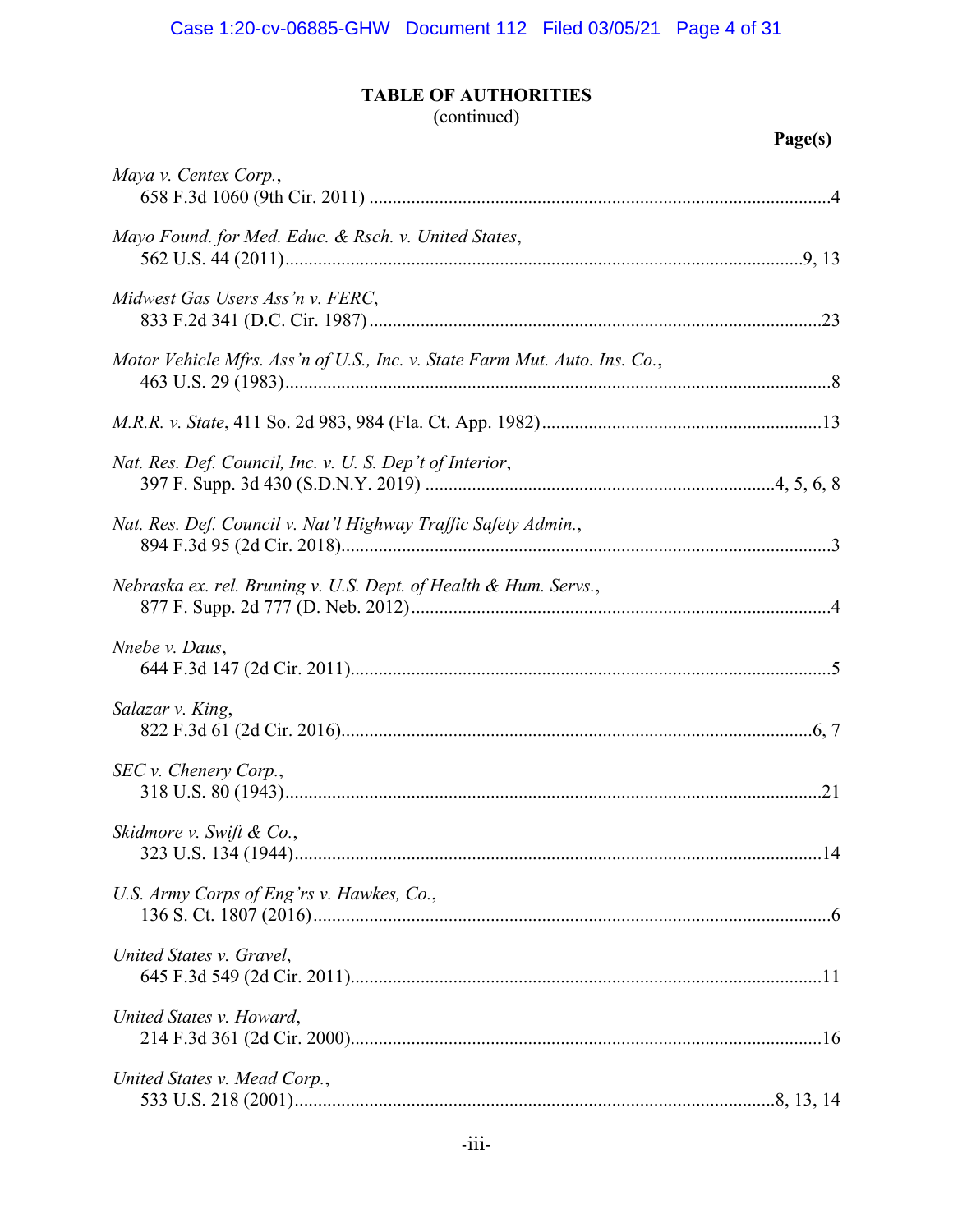# **TABLE OF AUTHORITIES**

(continued)

## Page(s)

| United States v. One TRW, Model M14, 7.62 Caliber Rifle, |  |
|----------------------------------------------------------|--|
| <b>Statutes</b>                                          |  |
| Adminsitrative Procedure Act                             |  |
|                                                          |  |
| Gun Control Act of 1968<br>18 U.S.C.                     |  |
| <b>National Firearms Act</b>                             |  |
| <b>Other Authorities</b>                                 |  |

| Thomas Fuller and Tim Arango, <i>Police Pin a Rise in Murders on Unusual</i> |  |
|------------------------------------------------------------------------------|--|
|                                                                              |  |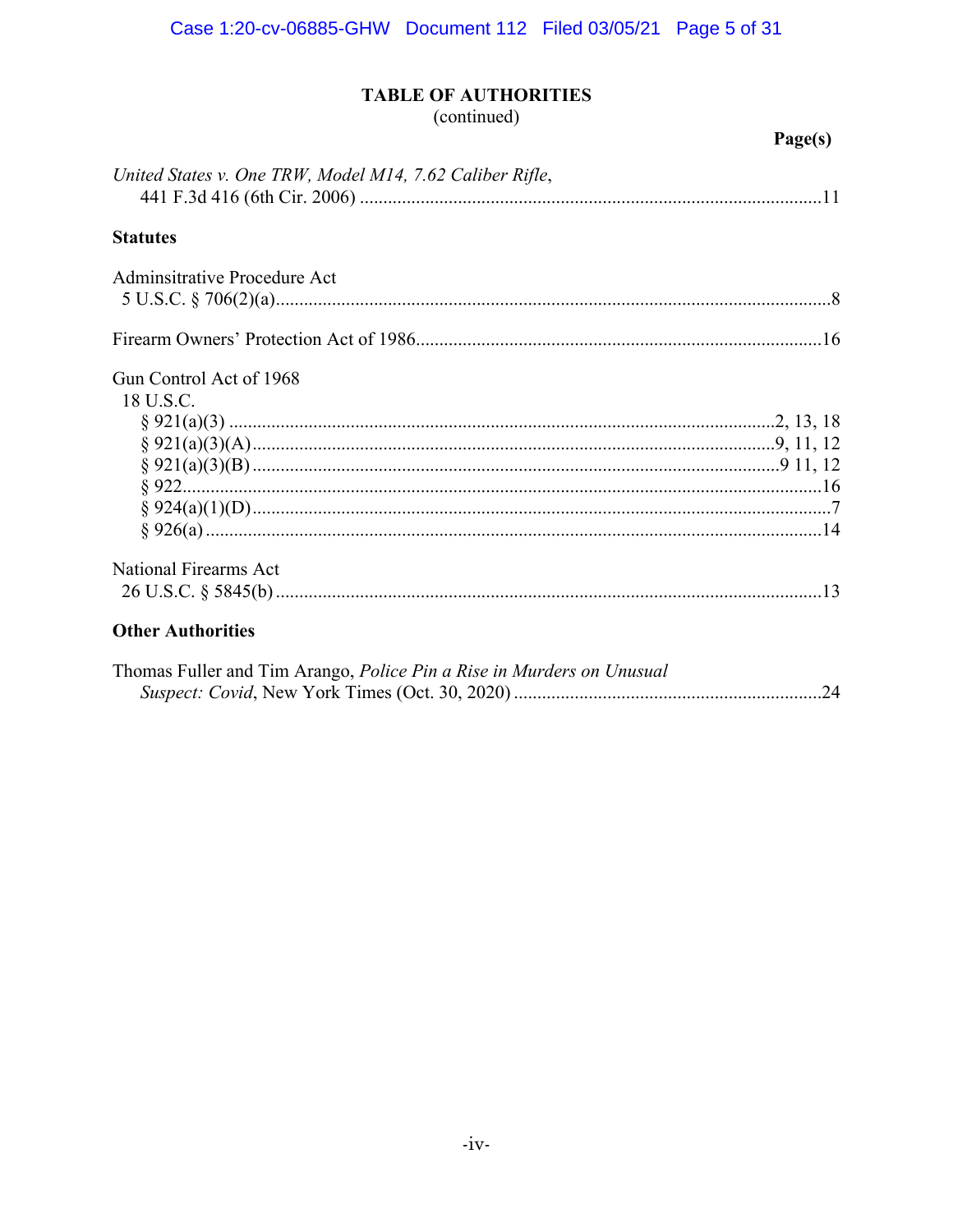### **INTRODUCTION**

The Government seeks to defend the challenged actions of the Bureau of Alcohol, Tobacco, Firearms, and Explosives ("ATF") involving unfinished frames and receivers—which have contributed to a growing wave of ghost-gun violence—by advancing an unsupported and overly narrow construction of the term "firearm" in the Gun Control Act of 1968 ("GCA"). According to the Government, unfinished frames and receivers are not firearms if they lack machining or are solid in certain areas—end stop—even if such objects are designed to be, advertised as, readily converted to, and destined to be nothing other than operable firearms. ATF's bright-line "solidity/machining" rule is precluded by statute, unreasonable, and unsupported.<sup>1</sup> Indeed, the Government has failed to identify a single document in the Administrative Record with a reasoned explanation for ATF's construction of "firearm."

In light of recent developments, moreover, ATF's failure to respond to Plaintiffs' Petition for Rulemaking has moved from unreasonable to unconscionable. On December 9, 2020, ATF filed a 56-page application in the District of Nevada seeking a warrant to search and to seize evidence from Polymer80's headquarters (the "Search Warrant"). In that application, ATF made several critical representations and admissions:

- In 2019, law enforcement officers recovered approximately 10,000 ghost guns nationally. *See* Dkt. No. 92-2, Exhibit B, Application for Search Warrant ("Search Warrant")  $\P$  28(b).
- Polymer80 ghost guns represent the overwhelming majority (86%) recovered and "were used in hundreds of crimes throughout the United States[,] . . . includ[ing]

<sup>&</sup>lt;sup>1</sup> The Government at times uses the term "unmachined frames and receivers" to refer broadly to the subset of all unfinished frames and receivers that it classifies as non-firearms. *See, e.g.*, Dkt. No. 98, Government's Brief in Support of Motion for Summary Judgment and in Opposition to Plaintiffs' Motion for Summary Judgment (Gov't Br.) at 12, 13, 22. Elsewhere in the Government's brief and in the administrative record—specifically, in ATF letters classifying certain AR-15 type receivers—the term "unmachined" describes only the fire-control cavity area. *See, e.g.*, ATF0225. In both the opening brief and this one, Plaintiffs use the phrase "solidity/machining test" to refer to the test ATF has generally used to classify both receivers and frames, based on whether the fire-control cavity or other critical areas are machined or indexed. *See* Dkt. No. 62, Plaintiffs' Brief in Support of Motion for Summary Judgment (Pls. Br.) at 8–13.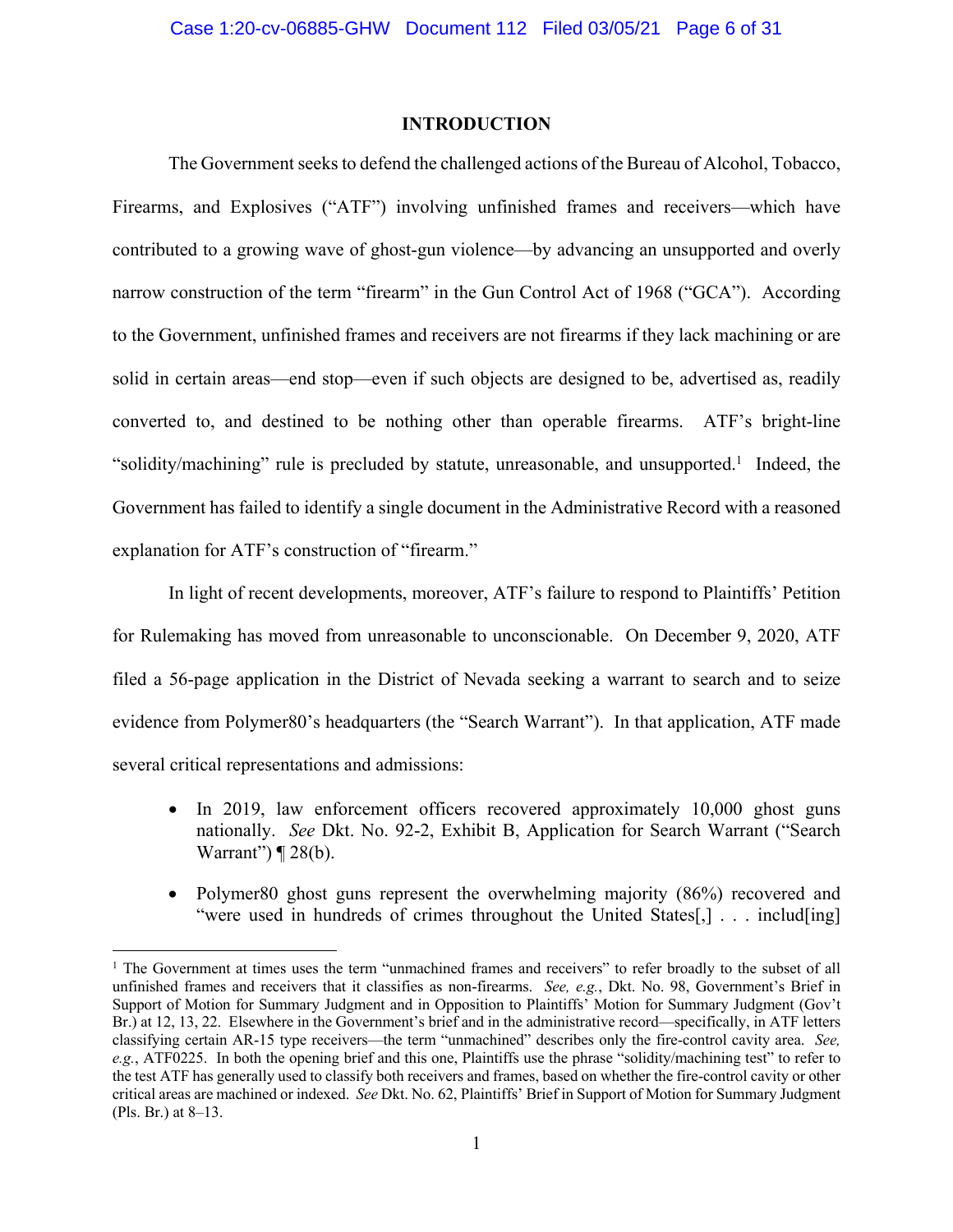unlawful firearm possession, firearm trafficking, domestic violence, aggravated assault, kidnapping, carjacking, robbery, and homicide." *Id.* ¶¶ 28(b), (e).

- An average person with ordinary tools can, *in under 30 minutes*, combine an unfinished Polymer80 frame with other parts to produce a functioning weapon. *Id.* ¶¶ 67–71.
- Polymer80's PF940C Buy Build Shoot Kits—the central component of which is the PF940C unfinished frame deemed *not to be a firearm* in ATF's January 2017 determination letter that is challenged in this action—"are, as a matter of law, firearms pursuant to 18 U.S.C. § 921(a)(3)." *Id.* ¶ 65 & n.6.<sup>2</sup>

The Government does not and cannot refute the public emergency that exists as a result of the proliferation of ghost guns. Nor do the Government's standing and procedural arguments have any merit. ATF's definition of "firearm," as expressed in the actions challenged in this case, is contrary to law and arbitrary and capricious. And ATF's failure to respond to Plaintiffs' Petition for Rulemaking is unlawful. The Court should enter summary judgment for Plaintiffs.

## **ARGUMENT**

## **I. The Court Has Jurisdiction To Consider Plaintiffs' Challenges***.*

## **A. The Plaintiffs Have Standing.**

## **1. The Plaintiff Cities Have Standing.**

Plaintiff Cities have standing because ATF's actions have caused an increasing number of individuals to obtain ghost guns; those individuals have used ghosts guns to commit crimes in the jurisdictions of Plaintiff Cities; and ghost gun crimes are more difficult and costly to investigate than crimes committed with serialized firearms. Pls. Br. at 18–20. The Government does not dispute that the increased cost of investigation is a cognizable injury or that Plaintiffs have provided evidence to establish those costs. *See* Gov't Br. at 11–12; Dkt. No. 63, Plaintiffs' 56.1 Statement (56.1 Statement)  $\P$  19–24. Instead, the Government disputes traceability and redressability. Gov't Br. at 12–13. Both objections are meritless.

<sup>&</sup>lt;sup>2</sup> The government itself references the Polymer80 Search Warrant materials, which are properly before the Court, including because the Court can take judicial notice of them.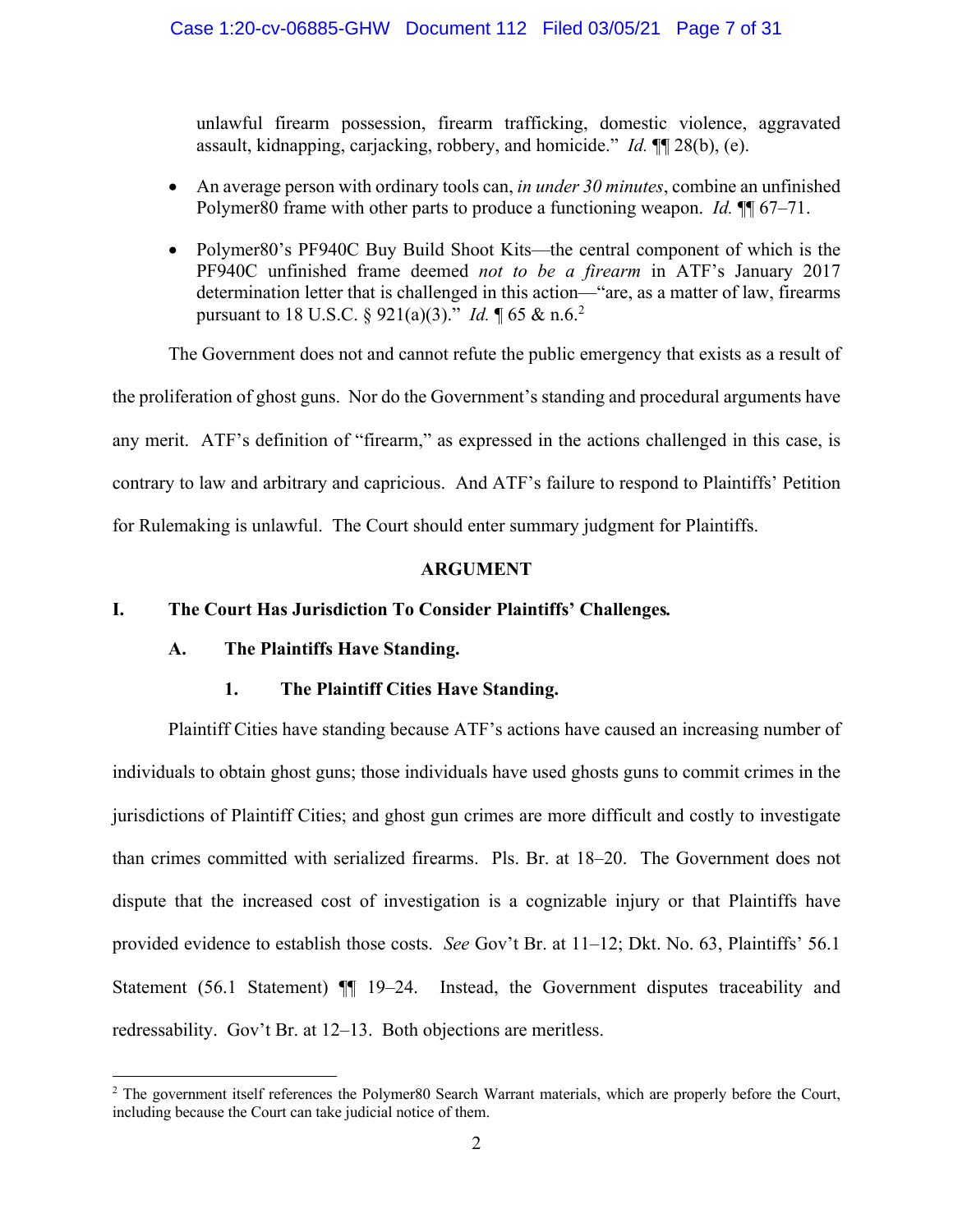#### Case 1:20-cv-06885-GHW Document 112 Filed 03/05/21 Page 8 of 31

*Traceability*. The Government incorrectly claims that Plaintiffs must establish a six-step purported chain of causation to show traceability, but at least three of these steps are irrelevant. Plaintiffs' standing does not depend on purported steps one and two: the number of ghost-gun-kit manufacturers or those manufacturers' intended consumer group. *See id* at 12*.* All that matters is that, because of ATF's actions, more individuals are purchasing ghost-gun kits and components and are using those kits and components to commit crimes, which Plaintiffs have shown (and the Government has not refuted). Additionally, Plaintiffs need not show that the crimes at issue would not have been committed absent use of ghost guns (the Government's purported sixth step). Plaintiffs have shown (and the Government has not disputed) that crimes committed with ghost guns are more difficult and costly to investigate than those involving serialized weapons.

Plaintiffs have presented evidence sufficient to establish every other step in the Government's claimed causal chain (*i.e.*, steps three, four, and five). "[I]t is well-settled that '[f]or standing purposes, petitioners need not prove a cause-and-effect relationship with absolute certainty; substantial likelihood of the alleged causality meets the test . . . . even in cases where the injury hinges on the reactions of the third parties." *Nat. Res. Def. Council v. Nat'l Highway Traffic Safety Admin.*, 894 F.3d 95, 104 (2d Cir. 2018) (internal citation omitted). Plaintiffs have established that Polymer80 and other ghost-gun-kit sellers used (and continue to use) ATF's actions defining "firearm" to advertise their products. *See* 56.1 Statement ¶¶ 8–9, 11. Plaintiffs also have presented unrebutted evidence that, during this advertising campaign driven by ATF's faulty determinations, law enforcement officials in Syracuse, San Jose, and Chicago have recovered a greater number of ghost guns each year. *See* 56.1 Statement ¶¶ 25–30, 33–35. Plaintiffs further have presented evidence that many of these recovered ghost guns were sold by Polymer80 and other companies that featured ATF's actions as proof of legality. *See* 56.1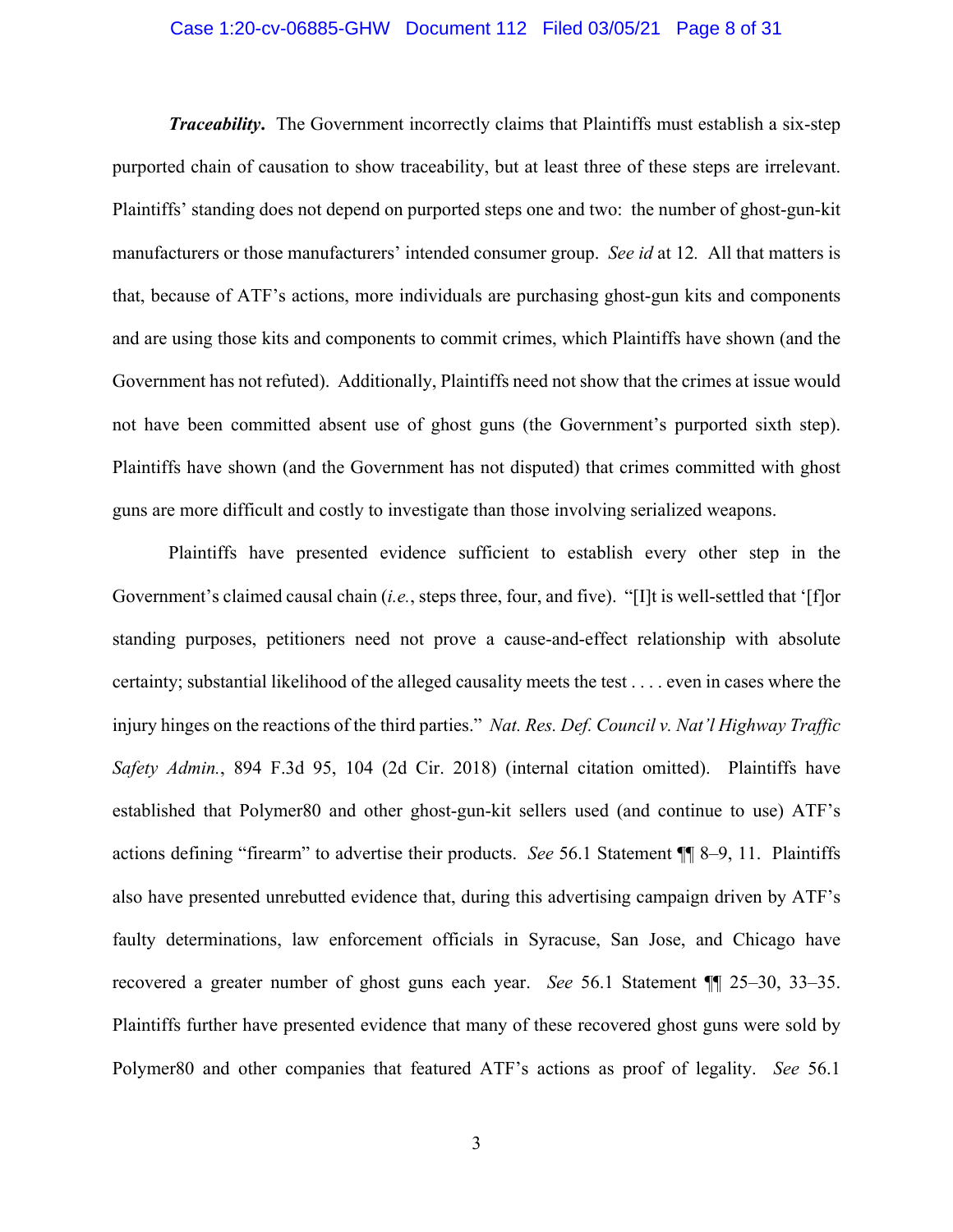#### Case 1:20-cv-06885-GHW Document 112 Filed 03/05/21 Page 9 of 31

Statement ¶¶ 27, 29, 34–35. Finally, Plaintiffs have presented evidence that numerous recovered ghost guns were linked to homicides, non-fatal shootings, and other crimes. *See* 56.1 Statement  $\P$ [[ 25–26, 28, 30, 34–35. Plaintiffs' alleged harms are thus traceable to ATF.<sup>3</sup>

*Redressability.* The Government concedes that traceability and redressability usually overlap, Gov't Br. at 13. Thus, because Plaintiffs have shown traceability, they also have established redressability. The Government further argues that even if Plaintiffs obtain a favorable ruling, criminal actors could still make their own ghost guns. Gov't Br. at 13. But "all that the redressability inquiry requires" is that vacating ATF's actions "would reduce [the] risk" that "third parties will undertake [the] activities" that cause Plaintiffs' injuries. *Nat. Res. Def. Council, Inc. v. U. S. Dep't of Interior*, 397 F. Supp. 3d 430, 440–441 (S.D.N.Y. 2019) ("*NRDC*"). This is plainly the case here. Numerous manufacturers advertise their products using ATF's flawed interpretations. *See* 56.1 Statement ¶¶ 19, 48–55. Vacating ATF's actions would deprive these manufacturers of their primary marketing tool, thereby "reducing the risk" of the harms from ghost guns alleged by Plaintiffs here.

#### **2. Plaintiff Everytown Has Standing.**<sup>4</sup>

Defendants incorrectly assert that Everytown's injuries are simply "abstract harm to their advocacy efforts," a "mere interest in a problem," "manufacture[d]," and "the very activities that they engage in routinely to carry out their mission." Gov't Br. at 14–15. The record shows that ATF's flawed interpretations forced Everytown to divert resources from other projects, which "were either delayed or have still not been completed." *See* Dkt. No. 64-30, Declaration of

<sup>3</sup> Defendants' chain-of-causation cases are easily distinguishable. *See Nebraska ex. rel. Bruning v. U.S. Dept. of Health & Hum. Servs.*, 877 F. Supp. 2d 777, 795–96 (D. Neb. 2012) (rejecting theory of causation that relied on "layers of conjecture"); *Maya v. Centex Corp.*, 658 F.3d 1060, 1070 (9th Cir. 2011) (holding that a "causation chain" with "several 'links'" must not be "'hypothetical or tenuous'" (citation omitted)).

<sup>4</sup> If the Court determines that any of Plaintiff Cities has standing, it is unnecessary to determine whether Plaintiff Everytown has standing. *See* Pls. Br. at 18.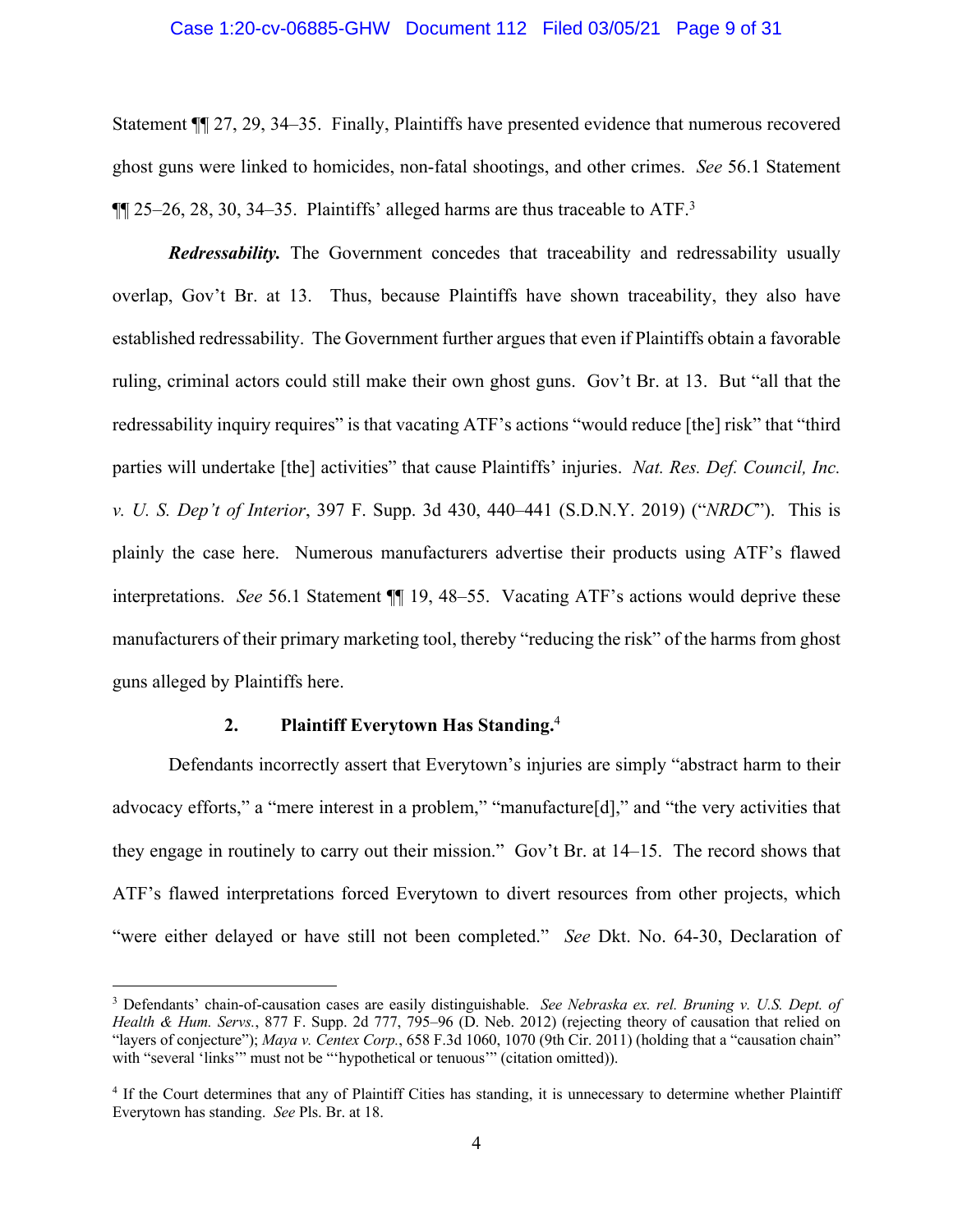#### Case 1:20-cv-06885-GHW Document 112 Filed 03/05/21 Page 10 of 31

Nicholas Suplina  $\P$  8–14. Everytown's actions—including filing a petition for rulemaking (its first) and conducting a "ten-year, nationwide review of federal prosecutions involving ghost guns"—were "outside [its] traditional core advocacy and education efforts." *Id.* ¶¶ 8, 10, 12.

These facts establish Everytown's organizational standing, which can be shown through an "expenditure of resources that could be spent on other activities." *Nnebe v. Daus*, 644 F.3d 147, 157 (2d Cir. 2011). "[S]o long as the economic effect on an organization is real"—as here— "the organization does not lose standing simply because the proximate cause of that economic injury is 'the organization's noneconomic interest in encouraging [a particular policy preference].'" *Id.* (quoting *Havens Realty Corp. v. Coleman*, 455 U.S. 363, 379 n.20 (1982)).

#### **B. Plaintiffs Challenge Final Agency Actions.**

The Government *concedes* that the Polymer80 letters are final agency action reviewable under the Administrative Procedure Act ("APA"). *See* Gov't Br. at 20, 36. However, the Government erroneously argues that the 2015 Interpretive Rule—*i.e.*, the combination of ATF Ruling 2015-1 and related ATF Q&As—is not final agency action.

### **1. The 2015 Interpretive Rule Consummated ATF's Process.**

Agency action that uses "definitive" language to "unambiguously proclaim[]" the agency's interpretation of a statute typically consummates the agency's decisionmaking process. *NRDC*, 397 F. Supp. 3d at 446–47. The 2015 Interpretive Rule does exactly that. Specifically, Ruling 2015-1 "unambiguously proclaims," *id.* at 447, that whether an unfinished receiver or frame will be considered a firearm turns on "minor drilling and machining activities in or on the fire control area or other critical areas." ATF0290. The ATF Q&As unambiguously state that a receiver with a fire-control cavity area that is "completely solid and un-machined" has "not reached the 'stage of manufacture' which would result in the classification of a firearm per the GCA." ATF0364.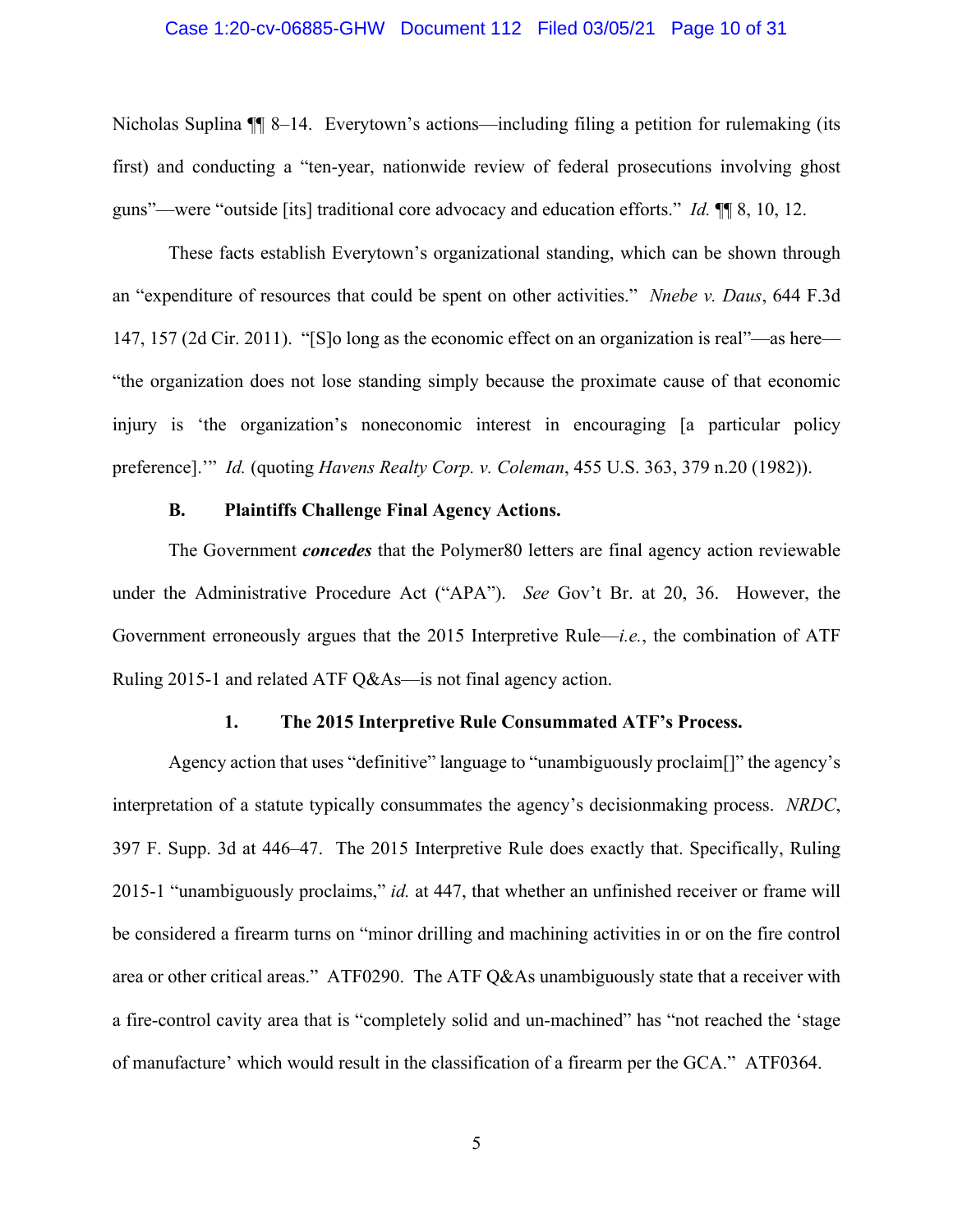#### Case 1:20-cv-06885-GHW Document 112 Filed 03/05/21 Page 11 of 31

The Government cites no support for its only argument against "consummation" in Ruling 2015-1—that because that Ruling reaches an *additional* question about whether entities can perform machining without being licensed, the Ruling cannot also be final agency action with respect to its clear pronouncement about the legal status of unfinished frames and receivers. Gov't Br. at 16. Specifically, the Government argues that the portion of Ruling 2015-1 implicated by Plaintiffs' challenge is merely "context" and "background," Gov't Br. at 16, 17. But the Government cites no support for dissecting and then minimizing a portion of a final, otherwise reviewable agency ruling as non-reviewable "background."

The Government similarly seeks to minimize the Q&As as "simply informational." Gov't Br. at 18 (citing *Golden & Zimmerman, LLC v. Domenech*, 599 F.3d 426, 433 (4th Cir. 2010)). But the Government's citation of a snippet of an out-of-Circuit case dealing with an unrelated ATF action is no substitute for an analysis of the specific language of the challenged Q&As. For consummation, the question is whether the agency has used "definitive" language to "unambiguously proclaim[]" an interpretation of a statute the agency is tasked with administering. *NRDC*, 397 F. Supp. 3d at 446–47. The Q&As, like Ruling 2015-1, plainly do so.

#### **2. The 2015 Interpretive Rule Has Legal Consequences.**

Determining whether "an agency action has direct and appreciable legal consequences is a 'pragmatic' inquiry" focused on the "concrete consequences an agency action has or does not have as a result of the specific statutes and regulations that govern it." *Cal. Cmtys. Against Toxics v. EPA*, 934 F.3d 627, 637 (D.C. Cir. 2019) (citing *U.S. Army Corps of Eng'rs v. Hawkes, Co.*, 136 S. Ct. 1807, 1814 (2016)). The relevant consequences include not only formal rights and obligations but also any "substantial practical impact." *See Salazar v. King*, 822 F.3d 61, 83 (2d Cir. 2016) (citation omitted). The "concrete consequences" of the 2015 Interpretive Rule are clear. Plainly, the regulated community would—and did—view these pronouncements as authorizing the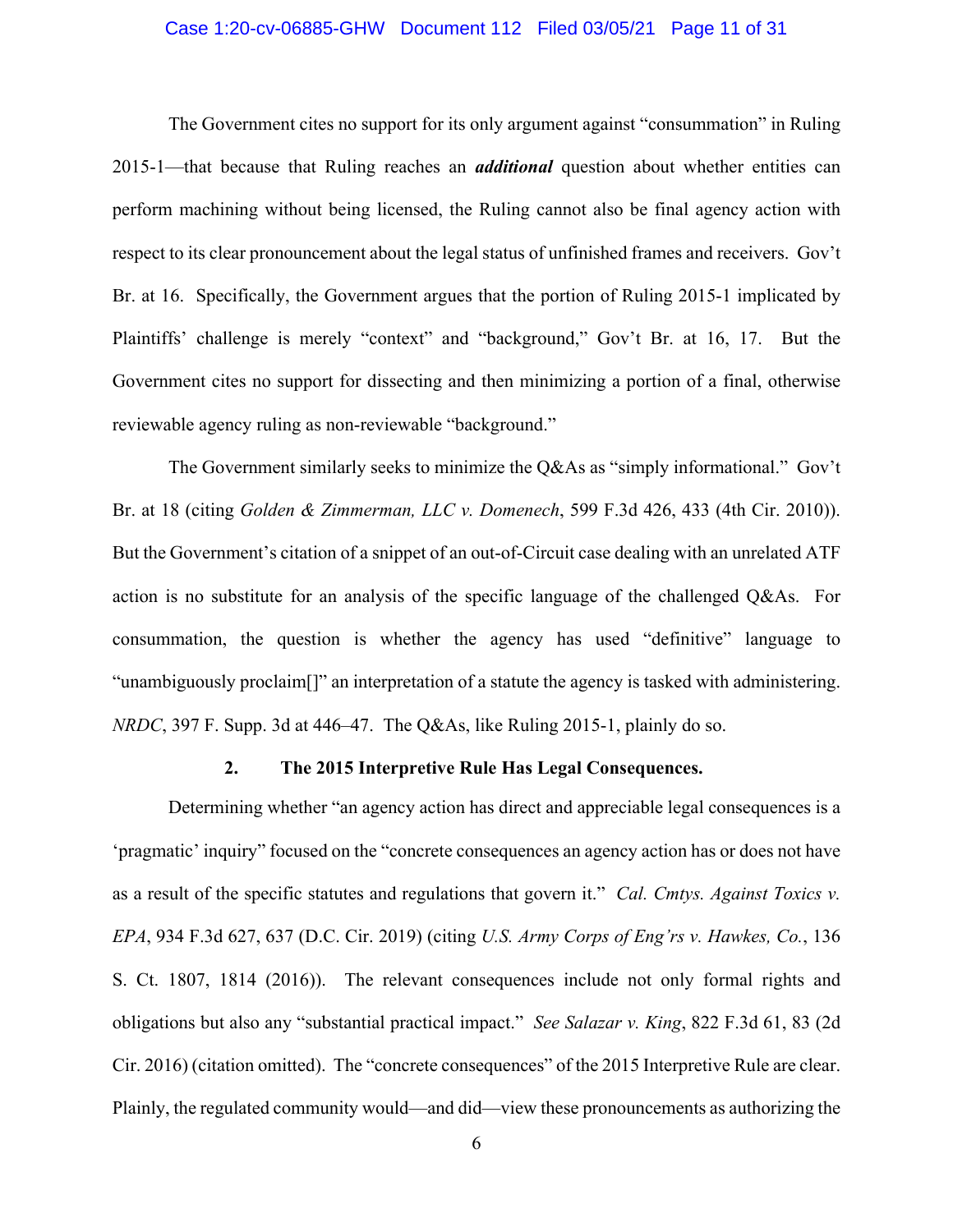#### Case 1:20-cv-06885-GHW Document 112 Filed 03/05/21 Page 12 of 31

unregulated manufacture and sale of unfinished receivers and frames that lacked machining in certain key areas. Indeed, as Plaintiffs have shown, sellers continue to cite the Rule to market their unfinished receivers and frames as immune from ATF regulation. *See* 56.1 Statement ¶¶ 8–9, 11.

Addressing Ruling 2015-1 and the Q&As separately, the Government contends that neither had "legal consequences." Gov't Br. at 16–18. To begin with, the Court should reject ATF's attempt to "divide and conquer" by treating Ruling 2015-1 and the Q&A as independent and downplaying their "cumulative effect." *Ciba-Geigy Corp. v. EPA*, 801 F.2d 430, 435 n.7 (D.C. Cir. 1986). The Government cites two out-of-Circuit cases in which the courts determined that ATF Q&As were not final agency action. Gov't Br. at 18. But these cases do not address a situation, as here, where Plaintiffs challenge the *combination* of Ruling 2015-1 and the Q&As. Defendants offer no response to the well-established principle that courts may "consider[] whether final agency action has resulted from a series of agency pronouncements rather than a single edict." Pls. Br. at 24 (citing *Barrick Goldstrike Mines Inc. v. Browner*, 215 F.3d 45, 48–49 (D.C. Cir. 2000)). Here, both aspects of the 2015 Interpretative Rule crystallized ATF's relevant interpretation of the GCA—an interpretation previously stated only in *ad hoc* letters. And this crystallization had a clear effect: manufacturers have understood the 2015 Interpretive Rule to mean that ATF will not regulate certain unfinished frames and receivers. *See* 56.1 Statement ¶ 48.

In any event, even if viewed separately, Ruling 2015-1 and the Q&A each have "substantial practical impact," *Salazar*, 822 F.3d at 83 (citation omitted), and thus "legal consequences." *Id.*  The Government claims that Ruling 2015-1 only "clarif[ied] the circumstances under which businesses are required to comply with the GCA's manufacturing license, marking, and recordkeeping requirements," Gov't Br. at 16, but these requirements clearly have legal consequences—a willful violation creates criminal liability. *See* 18 U.S.C. § 924(a)(1)(D). And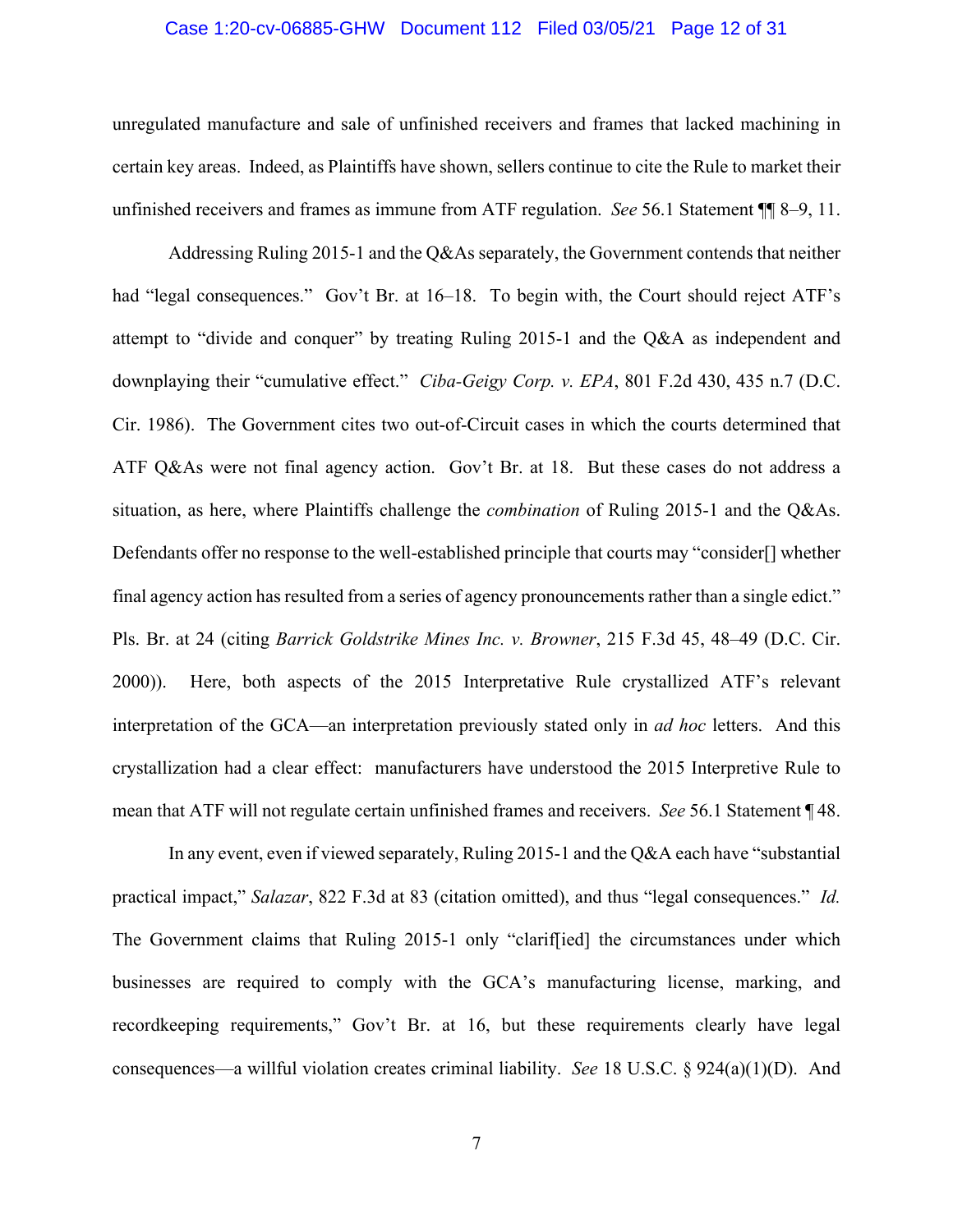#### Case 1:20-cv-06885-GHW Document 112 Filed 03/05/21 Page 13 of 31

the Government argues that the Q&As "do[] not commit ATF to any particular enforcement action," Gov't Br. at 18, but the "APA does not require that the challenged agency action be the agency's final word on the matter for it to be 'final' for the purposes of judicial review." *NRDC*, 397 F. Supp. 3d at 447 (internal citations omitted).

#### **II. ATF's Actions Are Both Contrary To Law And Arbitrary And Capricious.**

The Government incorrectly conflates Plaintiffs' two independent APA challenges to the ATF's 2015 Interpretive Rule and ATF's three Polymer80 determination letters. Plaintiffs challenge these actions as *both* contrary to law *and* arbitrary and capricious. *See* 5 U.S.C. § 706(2)(a). The "contrary to law" challenge concerns whether ATF's bright-line solidity/machining test is authorized under the GCA, and the "arbitrary and capricious" challenge concerns whether the Administrative Record shows that ATF has sufficiently deliberated and justified this test. Yet the Government incorrectly seeks to reduce the entire inquiry to one of statutory interpretation under *Chevron U.S.A., Inc. v. Natural Resources Defense Council, Inc.*, 467 U.S. 837 (1984). *See* Gov't Br. at 29–30 (claiming that "ATF's interpretation is a permissible one (and, therefore, not arbitrary and capricious)").

The "contrary to law" challenge must be evaluated under the two-step *Chevron* inquiry and the related principles of *United States v. Mead Corp.*, 533 U.S. 218 (2001). Under these standards, ATF's bright-line solidity/machining rule fails. ATF's actions next must be assessed under the arbitrary and capricious standard. *See Motor Vehicle Mfrs. Ass'n of U.S., Inc. v. State Farm Mut. Auto. Ins. Co.*, 463 U.S. 29, 42–43 (1983). ATF's actions fail under this standard as well. Although the frameworks have some overlap, they impose distinct requirements on ATF. *See Catskill Mountains Chapter of Trout Unlimited, Inc. v. EPA*, 846 F.3d 492, 522 (2d Cir. 2017) (explaining that "*Chevron* analysis . . . does not incorporate the *State Farm* standard of review").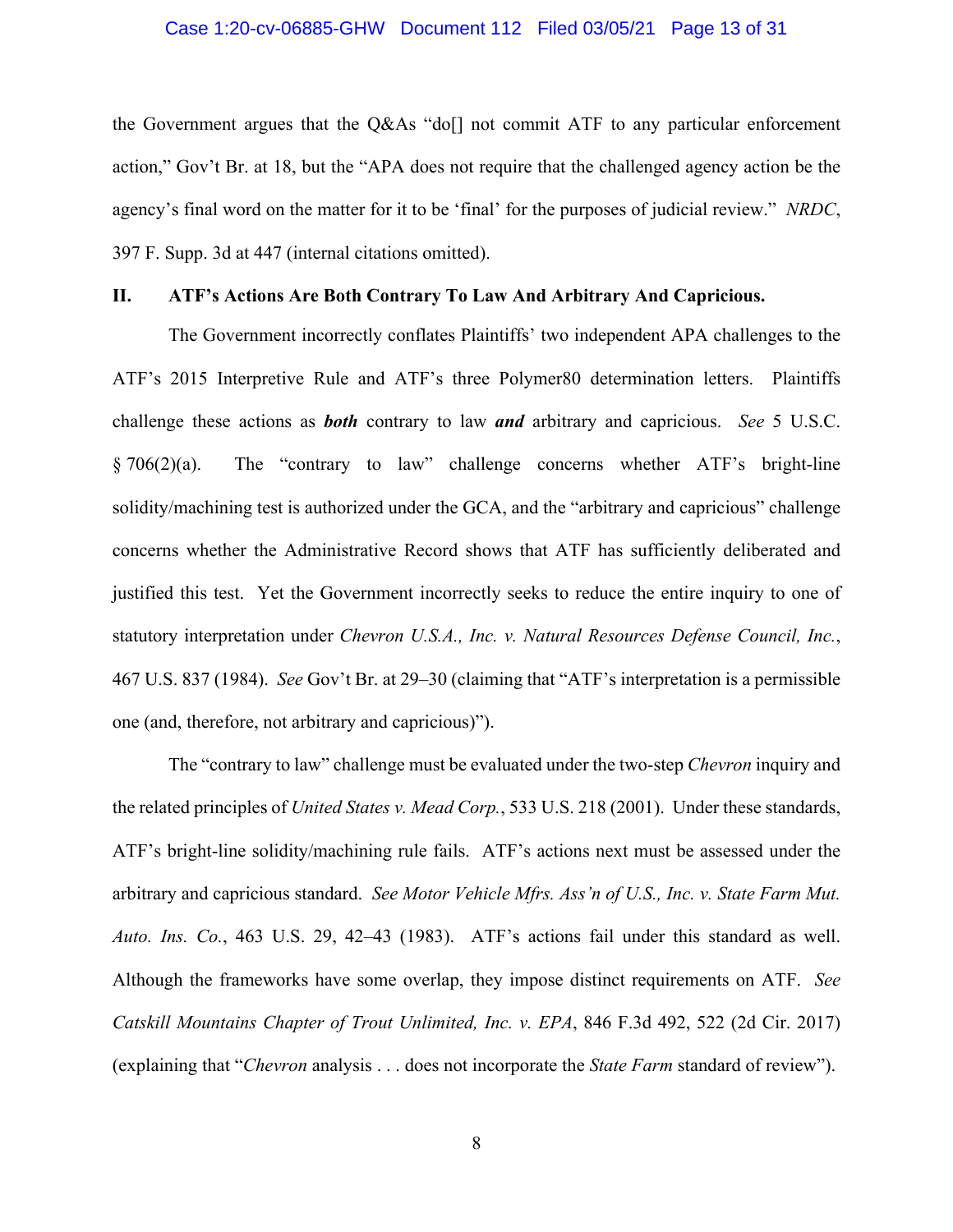#### Case 1:20-cv-06885-GHW Document 112 Filed 03/05/21 Page 14 of 31

A second key flaw pervading the Government's merits argument is that it addresses only the three Polymer80 determination letters, and not the 2015 Interpretive Rule, apparently due to its position that the Rule is not Final Agency Action. Using this avoidance tactic, the Government then seeks to portray, inaccurately, the three determination letters as containing case-specific reasoning and analysis when in fact they do not. The same flawed construction supports each of the challenged ATF actions, and they must all fall as a result.

#### **A. The Challenged ATF Actions Are Contrary to Law.**

#### **1. The GCA's Text Unambiguously Forecloses ATF's Approach.**

*Chevron* first requires assessing "whether Congress has 'directly addressed the precise question at issue'" in unambiguous language. *Mayo Found. for Med. Educ. & Rsch. v. United States*, 562 U.S. 44, 52 (2011). Applied here, the question is whether the GCA unambiguously forecloses ATF's bright-line solidity/machining test that exempts unfinished frames and receivers from regulation if they are not machined in the fire control cavity or other "critical areas." The answer is yes: ATF's bright-line test is foreclosed by the GCA's unambiguous language.

To begin with, and as the Government does not dispute, the GCA unambiguously requires ATF to regulate at least *some* unfinished frames and receivers. Specifically, 18 U.S.C. § 921(a)(3)(A) directs ATF to regulate not only weapons that "will" fire projectiles, but also those "designed to" fire projectiles and those that "may readily be converted to" fire projectiles. And Section  $921(a)(3)(B)$  directs ATF to regulate the frames and receivers of "any such weapons," cross-referencing Section 921(a)(3)(A). The category of weapons that "may readily be converted to" fire projectiles necessarily describes firearms that have not been completely machined, and frames and receivers are the primary components of those firearms. Likewise, the category of weapons "designed to" fire projectiles is distinct from those that "will" fire such projectiles. Thus, the GCA covers as "firearms" at least some incomplete frames and receivers.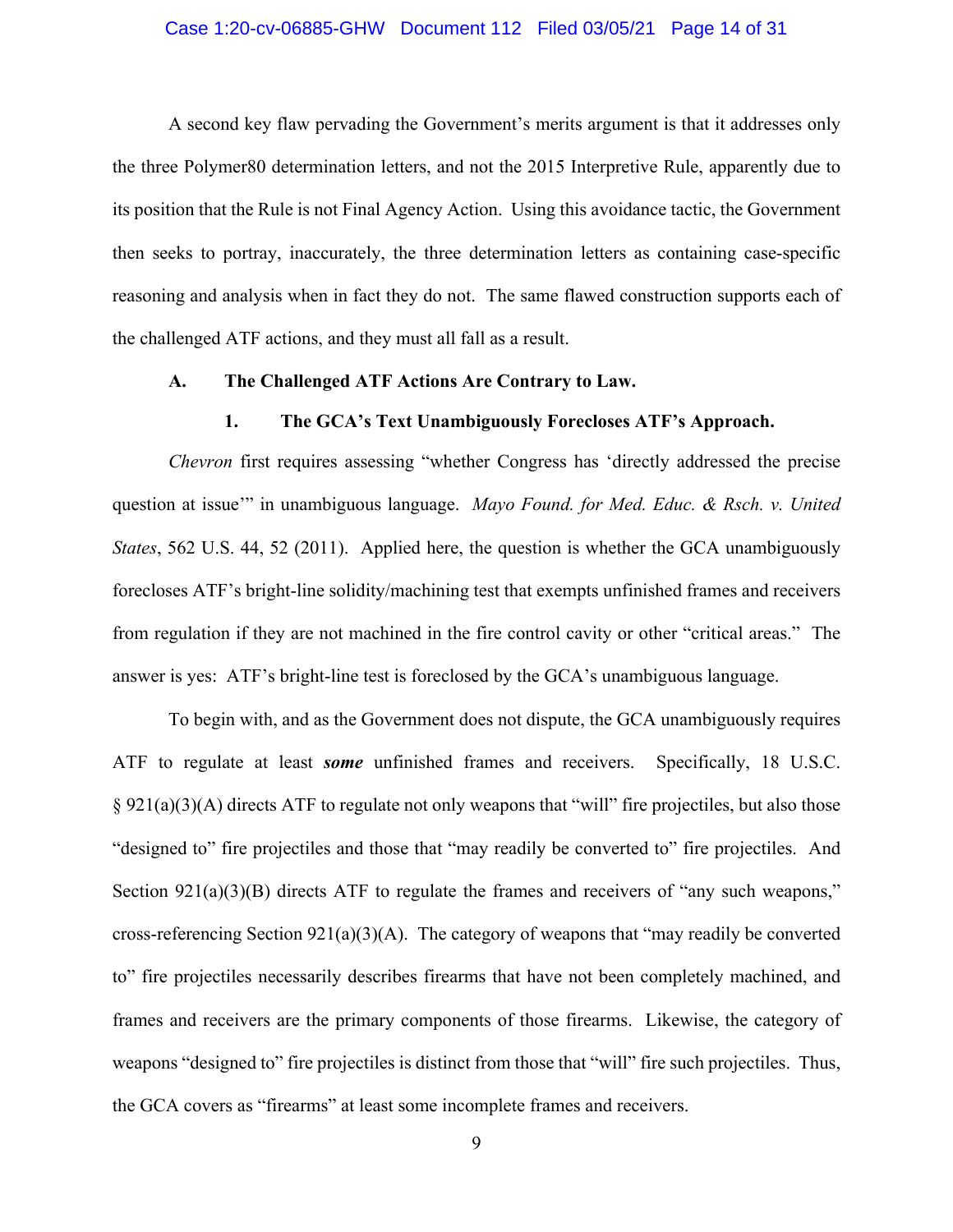#### Case 1:20-cv-06885-GHW Document 112 Filed 03/05/21 Page 15 of 31

Consistent with the statutory language, ATF has long recognized that it is required to regulate *some* unfinished frames and receivers as "firearms." In 1976, soon after the GCA was enacted, ATF's Assistant Chief Counsel issued a memorandum about whether the manufacturers of "unfinished frames . . . must comply with the licensing, identification, and recordkeeping requirements of the Act." ATF0266. ATF's answer was straightforward: "If the castings may be readily converted it is our view that they are firearms." *Id.* ATF further explained that "classifying 'firearms' on a case-by-case basis [is] consistent with the letter and spirit of the Gun Control Act" because "[it] is obvious that what constitutes 'readily convertible' depends upon the nature of each 'firearm.'" *Id.* ATF's acknowledgement that some unfinished frames or receivers must be regulated is confirmed by the actions challenged here, which do not dispute that some unfinished frames and receivers are "firearms," but look to the presence or absence of certain machining to make that determination. *See* Pls. Br. at 11–13.<sup>5</sup>

In the Government's view, the GCA "unambiguously excludes unmachined frames or receivers from the statutory definition of a firearm." Gov't Br. at 19. This reductionist, arbitrary line, far from being compelled by the GCA's language, plainly conflicts with it. Under ATF's bright-line test, an unfinished frame or receiver cannot be covered as a "firearm" unless the fire control cavity has machining, even if only "minor." *See* ATF0290; ATF0364; ATF0225; ATF0230; ATF0253. This mechanistic approach violates the GCA's clear command—as recognized by ATF as early as 1976—to determine if an unfinished frame or receiver "may readily be converted" into (or was "designed to" be) an operable firearm. Pls. Br. at 25–29. These terms are intentionally broad and flexible, and thus cannot be reduced to the bright-line consideration of

<sup>5</sup> *See also* ATF605 (May 2015 ATF determination letter, explaining that a "firearm frame or receiver" "is a specific item that is itself a 'firearm' under the GCA," and that, "[t]o fall under the purview of the GCA, an item" "need only be designed, re-designed, intended, readily convertible, readily restored, or combined with other parts")*.*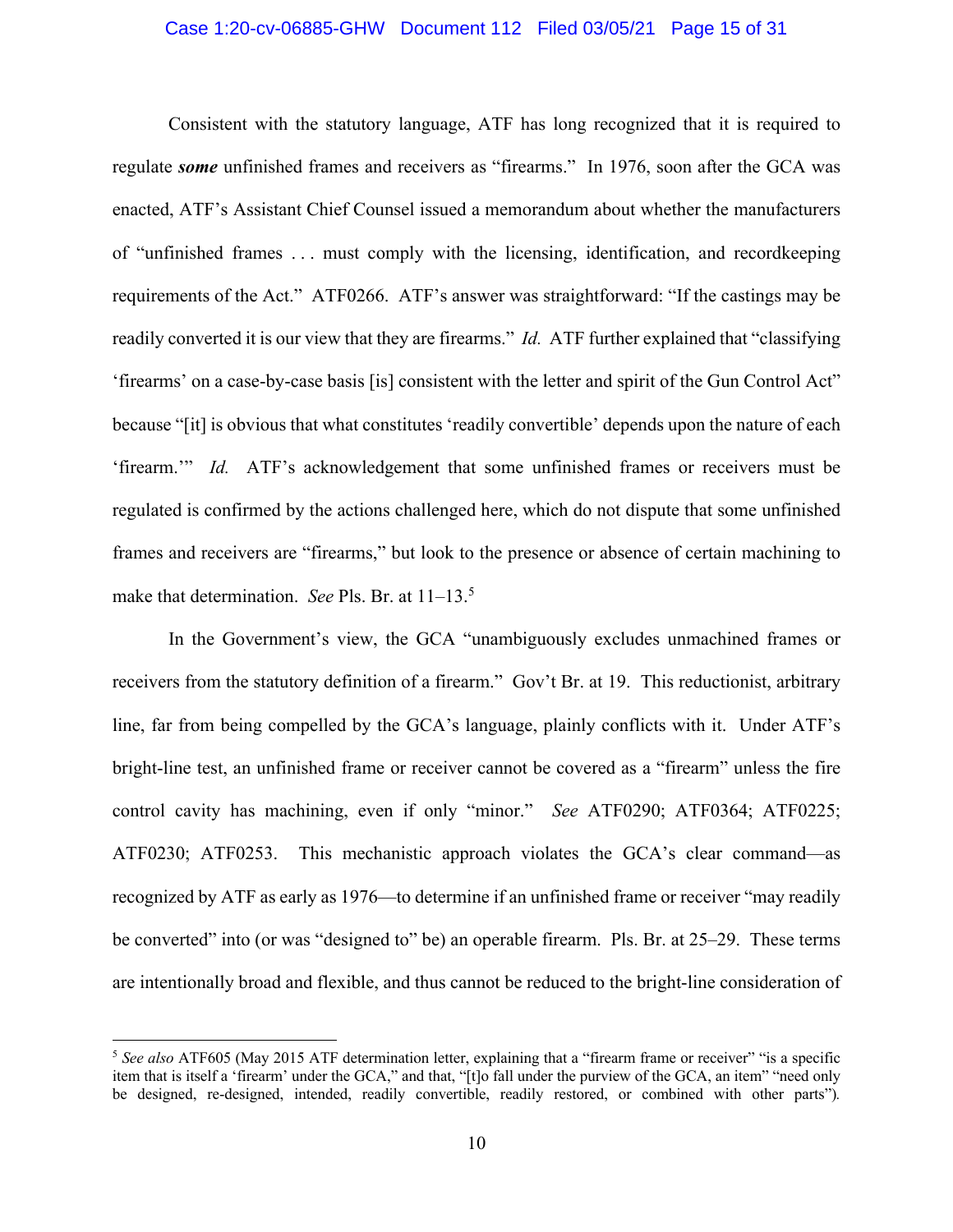#### Case 1:20-cv-06885-GHW Document 112 Filed 03/05/21 Page 16 of 31

a single attribute, like the presence or absence of certain machining. As ATF itself recognized in the 1976 memorandum, "it is obvious that what constitutes 'readily convertible' depends upon the nature of each 'firearm'" and "[t]hat there may be cases where it is difficult to determine the side on which a particular 'firearm' falls is not a sufficient reason to establish a rigid criterion for the phrase 'readily convertible.'" ATF0267.<sup>6</sup>

The Government seeks to distract by proposing a new "multi-step" conceptual framework that is contrary to the text of the GCA. According to the Government, a "device is a firearm if it is either: (1) a frame or receiver or (2) a device that is designed to or can readily be converted into a device that expels a projectile." Gov't Br. at 4. It then argues that "an unmachined frame or receiver can be converted into a device that expels a projectile" only via "multiple significant steps": "[f]irst, the unmachined frame must be converted into a finished one" and "[s]econd, this finished frame must then be assembled into an operable weapon." *Id.* at 26. Thus, it concludes, an "unmachined frame or receiver" can never be a device that "can 'readily' be converted into a device that expels a projectile," *id.*, and likewise "[a]n unmachined frame or receiver is not 'designed to' expel a projectile, because its purpose is not to expel a projectile[,]" but instead to be "incorporated into something else that is designed to expel a projectile." *Id.* at 21.

The Government's new position that "unmachined" frames or receivers are categorically outside the purview of the GCA because they are not full weapons has no basis. As explained, the GCA unambiguously covers incomplete frames and receivers by defining "firearm" to include not only "weapons" but the "frame or receiver of any such weapon" that is "designed to or may readily

 $6$  In the context of the National Firearms Act ("NFA"), the Sixth Circuit has explained that determining whether a machinegun can be "readily restored" requires the consideration of "time," "ease," "expertise, *i.e.*, what knowledge and skills are required," "necessary equipment," the ease of acquiring necessary additional parts, and cost. *United States v. One TRW, Model M14, 7.62 Caliber Rifle*, 441 F.3d 416, 421–22 (6th Cir. 2006). Also in the context of the NFA, the Second Circuit has held that whether a weapon is "designed to" be a machinegun depends on what the weapon was "conceived of, and planned for use as." *United States v. Gravel*, 645 F.3d 549, 552 (2d Cir. 2011).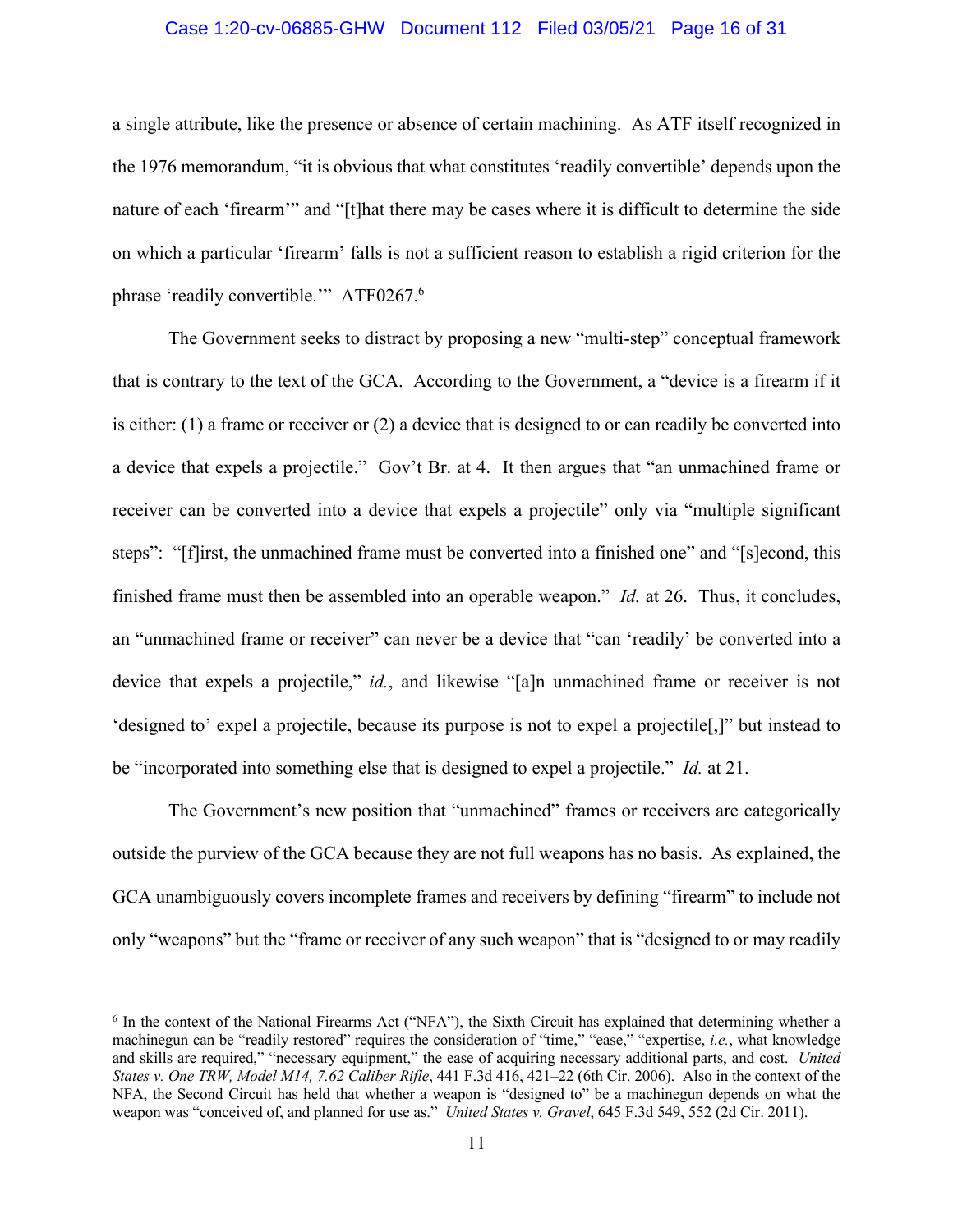#### Case 1:20-cv-06885-GHW Document 112 Filed 03/05/21 Page 17 of 31

be converted to expel a projectile." *See* 18 U.S.C. §§ 921(a)(3)(A), (B). The Government's framework ignores the "any such weapon" cross-reference contained in Section 921(a)(3)(B) and incorrectly assumes that Section  $921(a)(3)(B)$  does not include incomplete frames and receivers. The Government cannot get rid of Congress's cross-reference just because it is inconvenient.

Moreover, ATF has *never* used the Government's proposed framework—indeed, this framework does not support the "machining" line that ATF has drawn. As discussed, ATF has always taken the position that at least some incomplete frames and receivers come within the GCA under the "any such weapon" cross-reference in Section 921(a)(3)(B). *See, e.g.*, ATF0266; ATF0014; ATF0020; ATF0023; ATF0051; ATF0605. But the Government argues that "an *unmachined* frame or receiver can be converted into a device that expels a projectile" only via "multiple significant steps." Gov't Br. at 26 (emphasis added). The same logic holds for an unfinished frame or receiver with only *minor* machining—yet under ATF's view, minor machining in certain areas transforms an unfinished frame or receiver into a "firearm." Simply put, the Government's purported new "framework" has no support in the statute and in any event provides no reason to view ATF's arbitrary "machining" line as compelled by the statute.

The Government's subsidiary arguments about the GCA's language also make no sense. Because the GCA specifically covers a frame or receiver *itself* as a "firearm," it is not necessary to consider, as the Government suggests, "procurement of additional parts and the knowledge of how to assemble those parts into a functioning weapon." Gov't Br. at 26. Similarly, it does not matter that a frame or receiver is not *itself* designed to fire projectiles—all that matters is that the frame or receiver corresponds to "any such weapon," *i.e.*, a weapon "designed to" fire projectiles.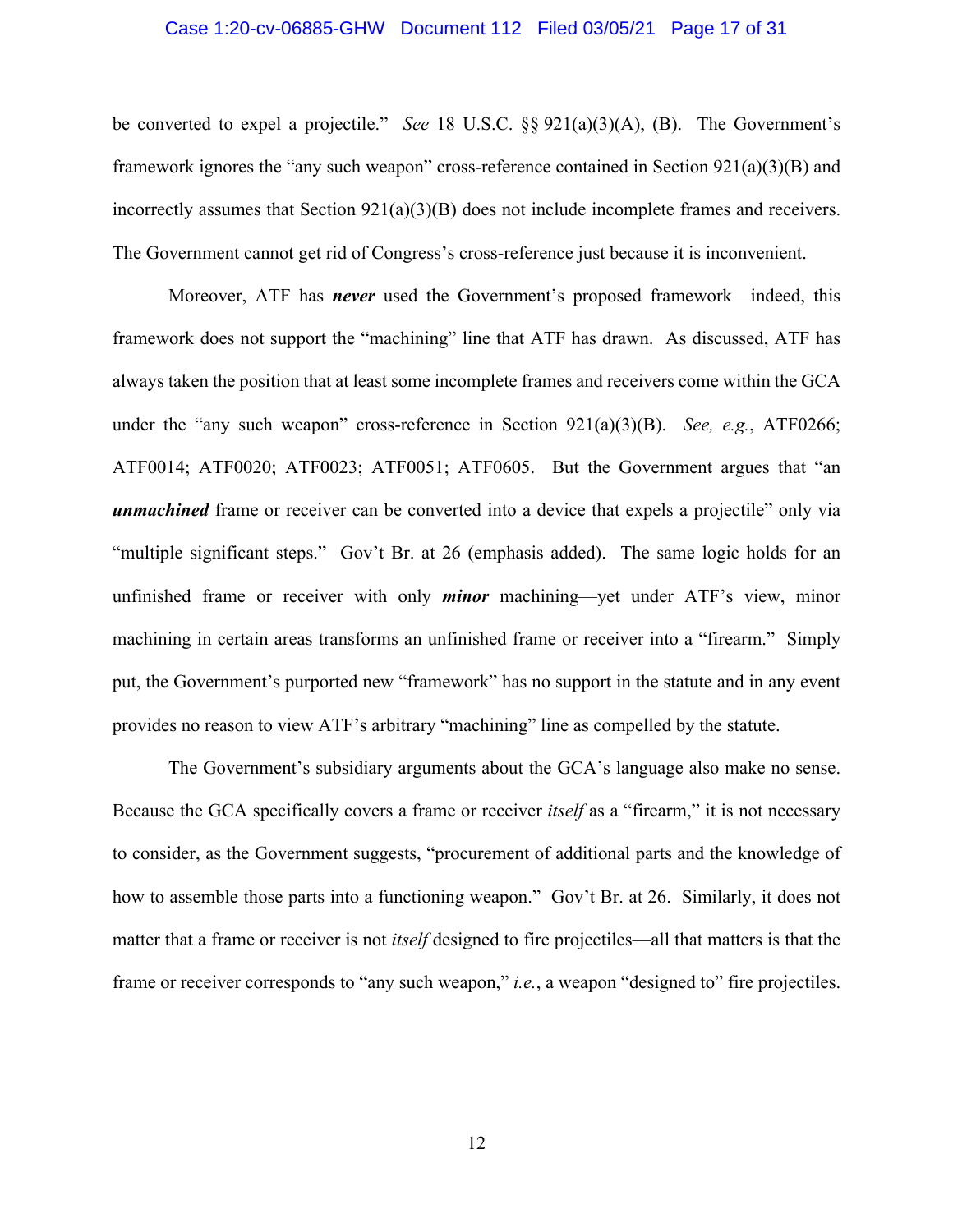#### Case 1:20-cv-06885-GHW Document 112 Filed 03/05/21 Page 18 of 31

18 U.S.C.  $\S$ § 921(a)(3)(A), (B).<sup>7</sup> And because the GCA's definition of "firearm" specifically includes frames and receivers, as opposed to the many other component parts of an operable firearm, the Government's slippery slope argument—that Plaintiffs' theory will result in "every part of a gun" being regulated, Gov't Br. at 21, 23—is simply false.

Finally, the Government's argument that "designed to" is limited to "unserviceable firearms" is meritless. That unserviceable firearms are covered by the "designed to" prong does not mean that unfinished frames and receivers lacking any purpose on this planet other than to be part of an operable firearm are not *also* covered. The Government highlights a quote from the  $GCA's$  legislative history that "'[Section  $921(a)(3)$ ] makes it clear that so-called unserviceable firearms come within the definition[]'" and identifies several criminal cases in which courts rejected arguments that "because a gun is broken, it is no longer designed to fire a projectile." *Id.* at 25. But these cases and the legislative history simply establish that "unserviceable firearms" are *included* within the category of weapons "designed to" fire projectiles, not that they are the *limit* of that category. Congress has elsewhere used narrower language to limit a category only to unserviceable weapons. *See* 26 U.S.C. § 5845(b) (including machineguns that "can be readily restored" as distinct from those "designed to shoot" in the NFA's definition of machinegun).

In sum, the GCA unambiguously forecloses the mechanistic machining approach that underlies the 2015 Interpretive Rule and the three Polymer80 determination letters.

<sup>7</sup> The Government also incorrectly argues that if the "designed to" formulation applies to unfinished frames and receivers, that would make the "readily convertible" category superfluous. Gov't Br. at 23. This argument misconstrues Plaintiffs' position, which is that "designed to" requires ATF to evaluate the characteristics of a frame or receiver that indicate the manufacturer's purpose or intent—*e.g.*, naming the frame or receiver to correspond to a specific firearm (as Polymer80 does with its products, *see* n.9, *infra*)—whereas "readily convertible" requires an evaluation of the frame or receiver's physical attributes as they relate to ease of conversion into an operable weapon. That "designed to" does not subsume "readily convertible" is further shown by examples of weapons that are "readily convertible" to fire projectiles, even if they are not "designed to" do so. *See, e.g.*, *M.R.R. v. State*, 411 So. 2d 983, 984 (Fla. Ct. App. 1982) (holding that because a "starter gun is not designed to fire a projectile," it was "the State's burden to prove that [it] could expel a projectile by the action of an explosive, or that it could readily be converted to do so").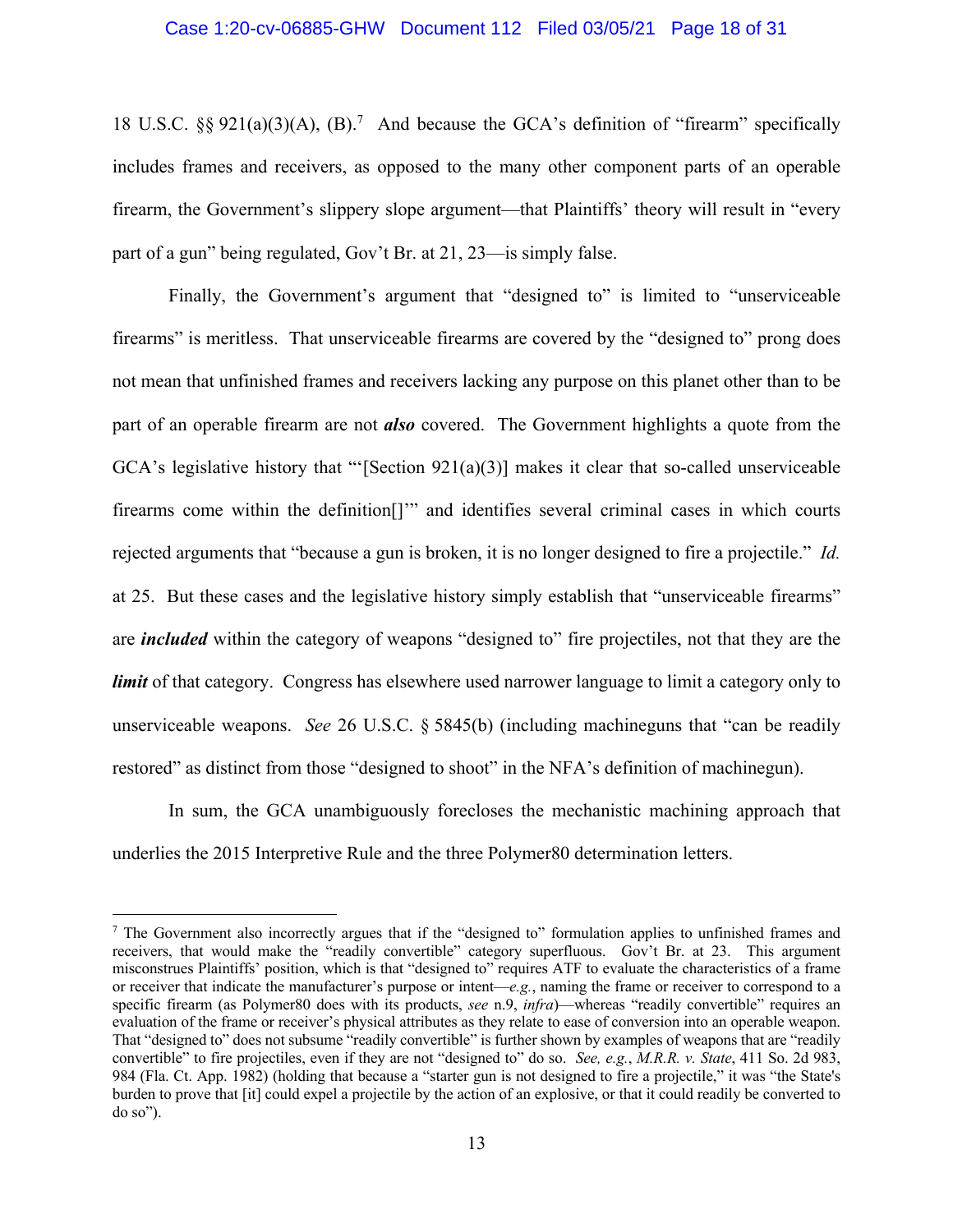## **2. Even Were the GCA Ambiguous, ATF's Interpretation Is Impermissible.**

Although the GCA's text forecloses ATF's approach, even were the statute ambiguous, ATF's reading also fails. Under *Chevron*, an agency receives deference to a "reasonable" interpretation of a statute it is authorized to interpret, *Mayo Found.*, 562 U.S. at 58–59, but only if the challenged agency action speaks with the force of law, *see id.* at 56–57. Here, ATF's interpretations are insufficiently formal to receive *Chevron* deference and, indeed, should receive no deference given the lack of "thoroughness, logic, and expertness." *Mead*, 533 U.S. at 235. In any event, they are unreasonable and thus not worthy of *Chevron* deference even were it available.

*At Most,* **Skidmore** *Deference Applies.* The Government simply assumes, incorrectly, that it should receive the deference afforded by *Chevron* Step 2. *See* Gov't Br. at 29. But "administrative implementation of a particular statutory provision qualifies for *Chevron* deference when it appears that Congress delegated authority to the agency generally to make rules carrying the force of law, and that the agency interpretation claiming deference was promulgated in the exercise of that authority." *Mead*, 533 U.S at 226–27. The "overwhelming number" of "cases applying *Chevron* deference have reviewed the fruits of notice-and-comment rulemaking or formal adjudication," and the absence of such a process—as here—is "significant." *Id.* at 230–31. Accordingly, "interpretive rules generally 'enjoy no *Chevron* status as a class.'" Pls. Br. at 29 n.16 (citing *Mead*, 533 U.S. at 232).

Neither the 2015 Interpretive Rule nor the Polymer80 determination letters were produced by formal procedures. Although the GCA gives ATF the authority to issue "rules and regulations as are necessary to carry out the provisions of [the GCA]," 18 U.S.C. § 926(a), ATF failed to do so here, opting for an Interpretive Rule and determination letters as opposed to formal notice-andcomment rulemaking (or adjudication). Thus, like the tariff classification letters in *Mead*, neither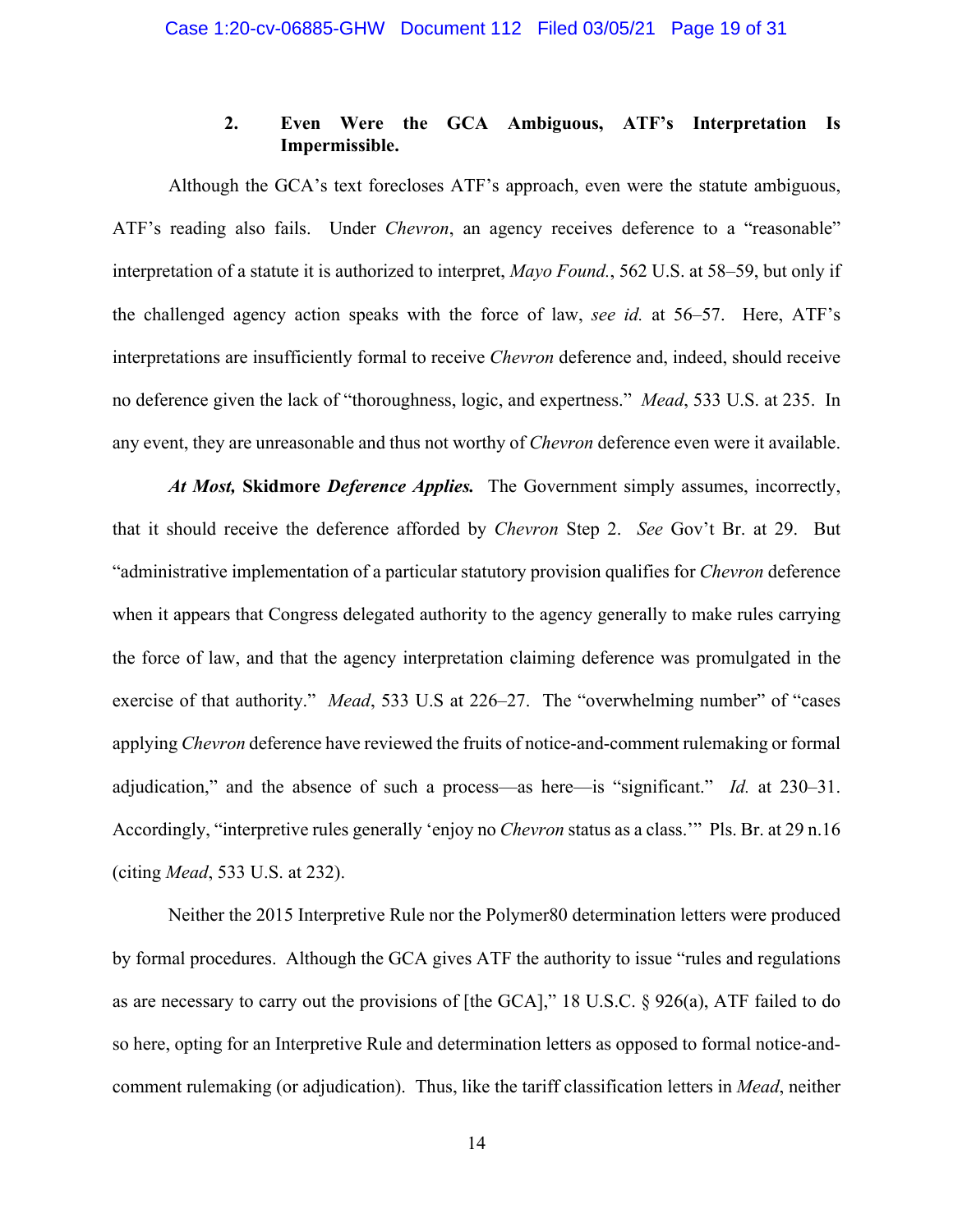#### Case 1:20-cv-06885-GHW Document 112 Filed 03/05/21 Page 20 of 31

the 2015 Interpretive Rule nor the determination letters are entitled to *Chevron* deference. At most, ATF's actions deserve *Skidmore* deference, which is "proportional to its 'power to persuade'" and rests on the agency's "thoroughness, logic, and expertness." *Mead*, 533 U.S. at 235 (citing *Skidmore v. Swift & Co.*, 323 U.S. 134, 140 (1944)).

*ATF's Unreasonable Solidity/Machining Test Fails Under* **Chevron** *Or* **Skidmore***.*  ATF's solidity/machining test is an unreasonable construction of the GCA and thus fails under *Chevron* (and thus necessarily under *Skidmore* as well). ATF's approach is a reductionist bright line that conflicts with the GCA's "may readily be converted" and "designed to" formulations. According to ATF, if the fire control cavity or other discrete areas contain no machining, then an unfinished frame or receiver is not a "firearm," but "minor" machining transforms the object into a "firearm." By categorically exempting from regulation unmachined frames and receivers without regard for whether they can be readily converted into operable weapons or are designed for that very purpose, ATF has adopted an unreasonable construction of the GCA.

ATF's bright-line solidity/machining test is especially unreasonable when viewed against the backdrop of ATF's position, reflected in its December 2020 raid and criminal investigation of Polymer80, that certain "gun building kits," such as those produced and sold by Polymer80, are "firearms." *See* Search Warrant ¶¶ 7–8. These kits contain the same unfinished finished frame (Glock-type PF940C) that ATF *refuses* to classify as a "firearm" on its own (ATF0253–0255), along with other materials needed to transform the unfinished object into an operable firearm. Polymer80 "also sells each of the components that constitute the Buy Build Shoot Kit as separate items." Search Warrant ¶ 48. Thus, ATF's position seems to be that an unfinished frame or receiver is exempt from regulation on its own but not if combined at the point of sale with other items that can easily be independently purchased. ATF's construction—under which the meaning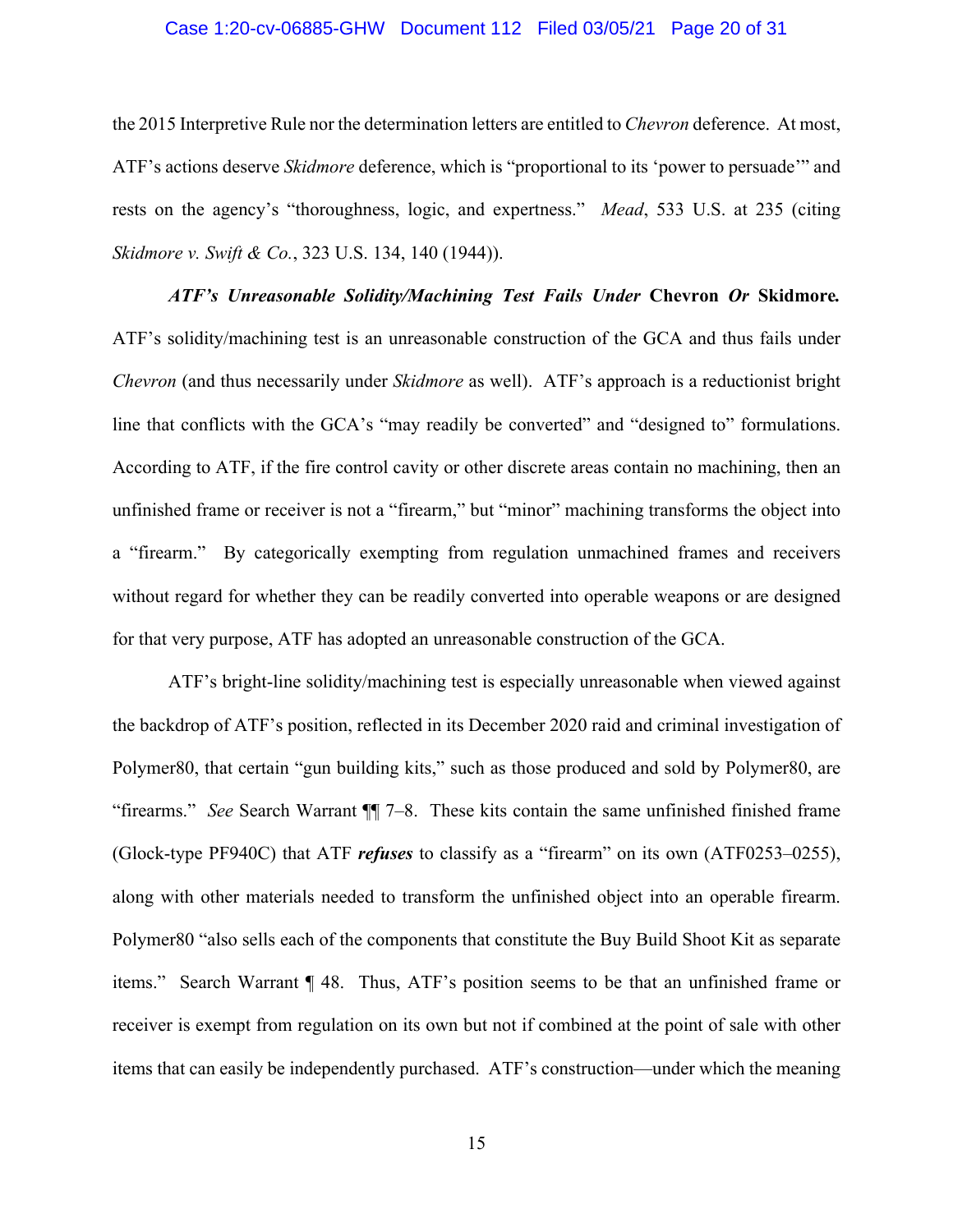#### Case 1:20-cv-06885-GHW Document 112 Filed 03/05/21 Page 21 of 31

of "firearm" depends on the marketing and packaging techniques of those selling such frames or receivers—is unreasonable and has no basis in the GCA.

*The GCA's "Purpose" Does Not Support ATF's Construction.* The Government claims that ATF is entitled to deference because ATF's job allegedly is to "balance[] the purposes of the GCA"—specifically "crime prevention" and the right to use firearms for "lawful purposes." Gov't Br. at 36–37. The Government then makes the conclusory assertion that "ATF's focus on the degree of machining done to a frame or receiver and whether that device can be readily converted into a device that expels a projectile accords with the multiple purposes of the GCA and upholds the balance that Congress struck in the statute itself." *Id.* at 37.

To begin with, the Government's revisionist take on the GCA is incorrect: the GCA's framers were primarily motivated by a wave of violence arising from the proliferation of mailorder handguns, and sought to stem that wave through regulating operable weapons, weapons that were designed to be and could readily be converted into operable weapons, and the frames and receivers of such weapons. *See* Pls. Br. at 32–33. The Government seeks to support its purpose argument with a quote from *United States v. Howard*, 214 F.3d 361, 364 (2d Cir. 2000), but that case has nothing to do with the provisions of the GCA at issue here, instead concerning the "Firearm Owners' Protection Act of 1986, which added a new scienter requirement to many [of the] penalties under Section 922 [of the GCA]." *Id.* at 364. Congress's purpose in adding a scienter requirement two decades after it defined "firearm" clearly has no relation to the reasonable scope of the terms "readily be converted" and "designed to be." Nor does the Government's generic invocation of the Second Amendment.

In any event, even assuming that the GCA requires striking the "balance" claimed by the Government, ATF has failed to connect its bright-line solidity/machining test to any such balance.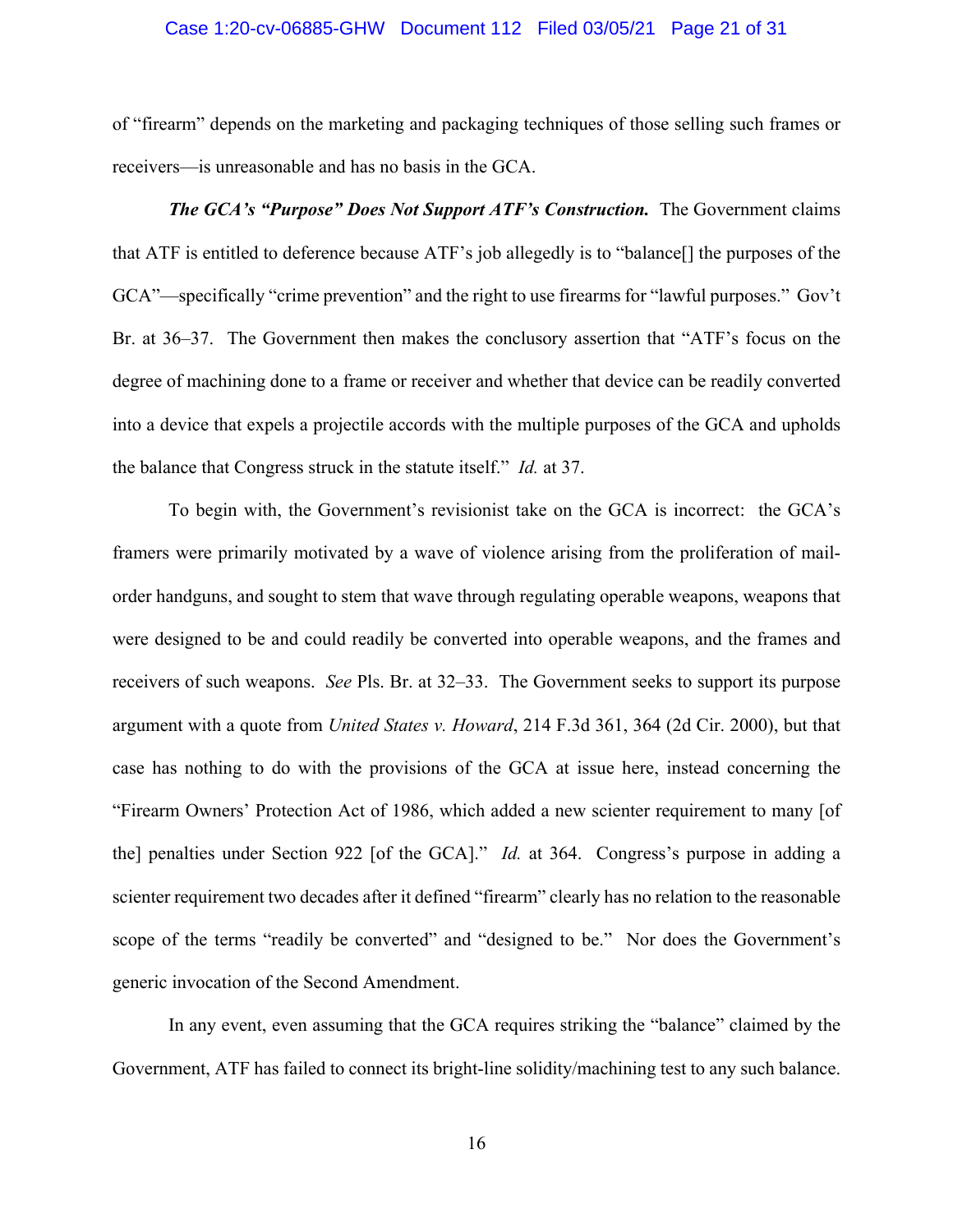#### Case 1:20-cv-06885-GHW Document 112 Filed 03/05/21 Page 22 of 31

Indeed, rather than providing any explanation as to how its rule advances law-abiding citizens' access to firearms (or acknowledging that the different approach urged by Plaintiffs would not eliminate the ability of law-abiding hobbyists to build their own firearms, *see* Pls. Br. at 38 n.20), the Government merely states the claimed balance allegedly required under the GCA, describes ATF's machining approach at a high level, and makes the conclusory statement that ATF has balanced the purposes of the GCA. Gov't Br. at 37. That line of reasoning could apply to *any* deregulatory interpretation of the GCA, regardless of text or context, and thus does not support the notion that the regulation of unfinished frames and receivers would be particularly burdensome.

*ATF's General "Expertise" Cannot Save its Specific Construction.* The Government also has failed to establish that ATF's "experience and expertise in regulating firearms" renders its bright-line solidity/machining approach reasonable. Although ATF may well have such experience and expertise in theory, its disjointed approach over the decades to regulating unfinished frames and receivers under the GCA, culminating in the bright-line "machining" approach challenged in this case, counsels against any deference to the interpretations at issue. The Government states that ATF "is tasked with drawing a line as to when a piece of metal has become a frame or receiver" and, for support, cites an ATF determination letter in which ATF concluded that the submitted unfinished receiver was a firearm. Gov't Br. at 38 (citing ATF605– 06). But just because ATF has been "tasked with drawing a line" does not mean that it has used any expertise to do so. To the contrary, ATF's current approach marks a sharp deviation from its earlier efforts to rigorously apply the statutory criterion of "ready convertibility" through careful case-by-case assessment and testing. Thus, even if one cited letter—or ATF's experience generally—indicates ATF's ability to draw reasonable regulatory lines in theory, it does nothing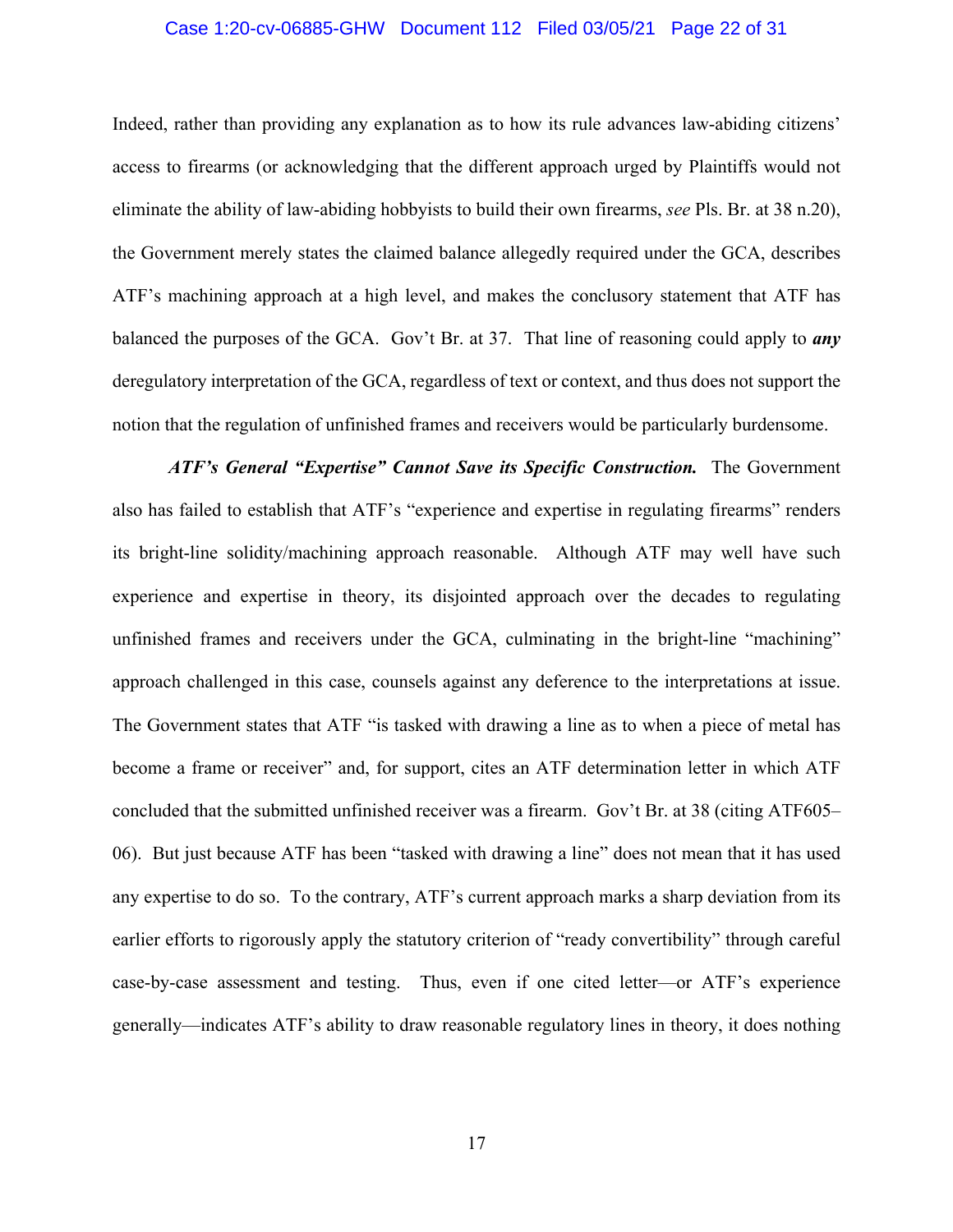#### Case 1:20-cv-06885-GHW Document 112 Filed 03/05/21 Page 23 of 31

to support a conclusion that the solidity/machining bright line challenged in this case resulted from the application of any expertise—which it did not.

Unable to explain how ATF's expertise contributed to drawing the line at issue in this case, the Government offers a long list of cases in which courts deferred to agency interpretations. *See*  Gov't Br. at 38–39. But not one of these cases stands for the proposition that an agency's general experience with drawing regulatory lines requires deference to every line the agency draws. Indeed, in each of the cases that the Government relies on, the court accepted the agency's position only after assessing the position's reasonableness. For example, in *Beazer E., Inc. v. EPA*, 963 F.2d 603 (3d Cir. 1992), the court explained that it would "defer to [the agency's] line-drawing *provided the interpretation is both reasonable and consonant with Congress's intent*." *Id.* at 609 (emphasis added). Thus, having failed to show that ATF's interpretation is reasonable, the Government cannot save that interpretation with an abstract reference to expertise.

#### **B. The Challenged ATF Actions Are Arbitrary and Capricious.**

In addition to being contrary to law, the 2015 Interpretive Rule and the Polymer80 determination letters are arbitrary and capricious. Courts often "'determine that although not barred by statute, an agency's action is arbitrary and capricious because the agency has not considered certain relevant factors or articulated any rationale for its choice.'" *Catskill Mountains*, 846 F.3d at 522 (quoting *Arent v. Shalala*, 70 F.3d 610, 620 (D.C. Cir. 1995) (Wald, J., concurring)). The "relevant factors" include those specified by the controlling statute, and an agency must "comply with . . . clear statutory command[s]." *Massachusetts v. EPA*, 549 U.S. 497, 533 (2007). Notably, the arbitrary and capricious inquiry sets forth "a much stricter and more exacting review of the agency's rationale and decisionmaking process than the *Chevron* Step Two standard." *Catskill Mountains*, 846 F.3d at 521. Thus, even were ATF's "machining" bright-line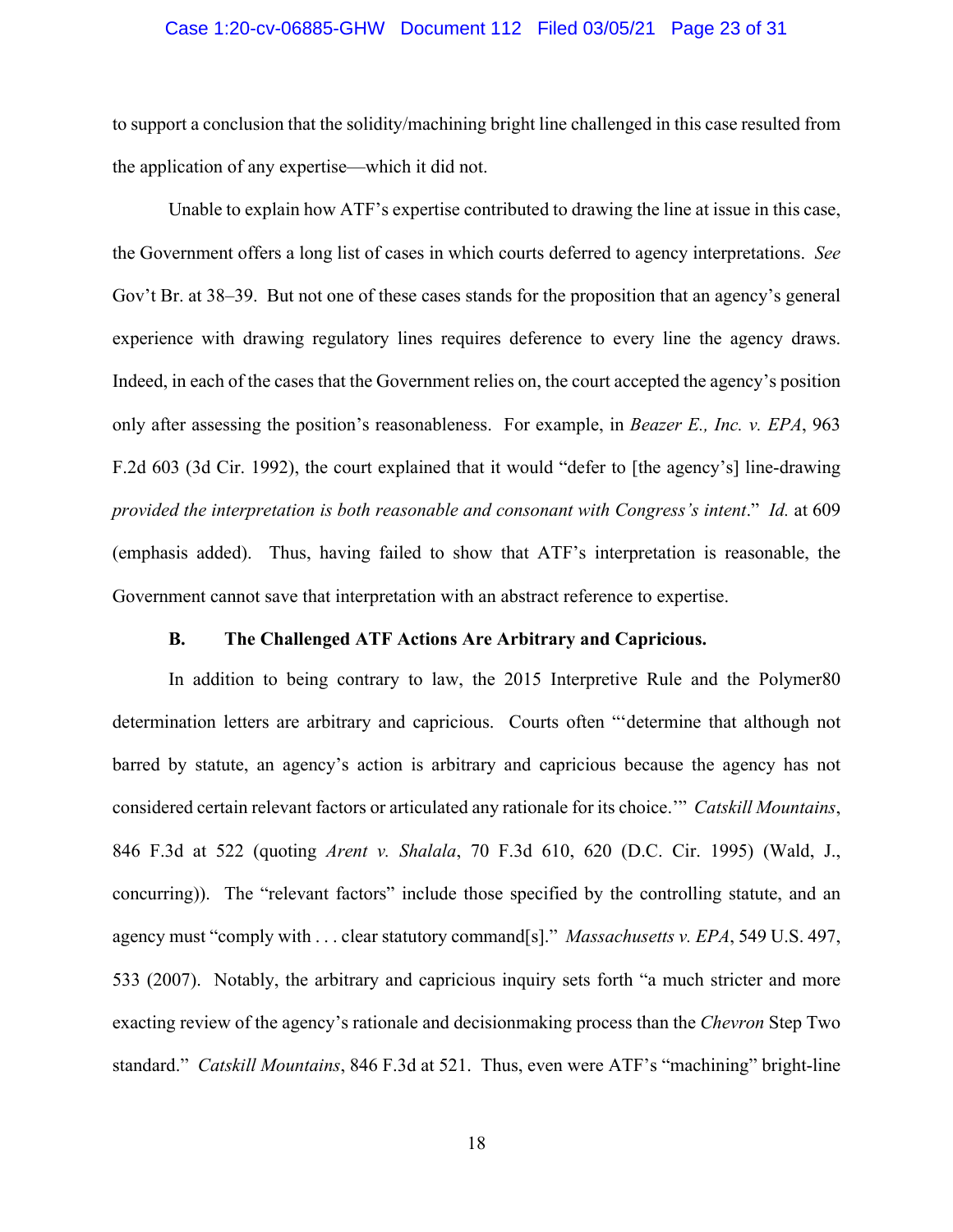#### Case 1:20-cv-06885-GHW Document 112 Filed 03/05/21 Page 24 of 31

not statutorily foreclosed, it would fail APA review because ATF did not consider the statutory factors, and otherwise has failed to justify its actions with a logical or rational explanation.

#### **1. ATF Failed to Engage In Reasoned Decisionmaking or Address the Statutory Factors.**

ATF's actions failed to provide a reasoned justification for the solidity/machining test and display a brazen disregard for the GCA's "clear statutory command": that "firearms" include the frames and receivers of weapons that are "designed to be" or "readily converted to" an operable firearm. 18 U.S.C. § 921(a)(3); *see* Pls. Br. at 30–32. Ruling 2015-1 fails to explain why the absence of "minor drilling" precludes "ready conversion," or why a frame or receiver that is complete except for "minor drilling" is not "designed to be" a complete frame or receiver. This failure to engage with the controlling statutory standard is arbitrary and capricious.

The Polymer80 determination letters similarly fail to provide a reasonable explanation (or any explanation at all) and fail to engage with the relevant statutory standards. The letters do not assess how long and how difficult the process of completing the frame or receiver would be, what tools or skill level are involved, whether the number of remaining steps exceed what the term "readily" allows, or how machining would make a practical difference. *See* Section III.A.1, *supra*. The letters do not indicate that ATF undertook any "sound testing" at all, Pls. Br. at 32, and the Government's reference to *other* letters that used testing, Gov't Br. at 40–41, does not change that fact. Moreover, the testing the Government references—ensuring that the fire-control cavity is homogeneous—is also divorced from the statutory factors. Critically, the letter gives no consideration to the raft of unregulated jigs, drill parts, and instructional materials that have long been available to facilitate the machining process. *See* 56.1 Statement ¶¶ 52, 55. Had ATF undertaken the requisite analysis, it would have discovered that Polymer80 was selling its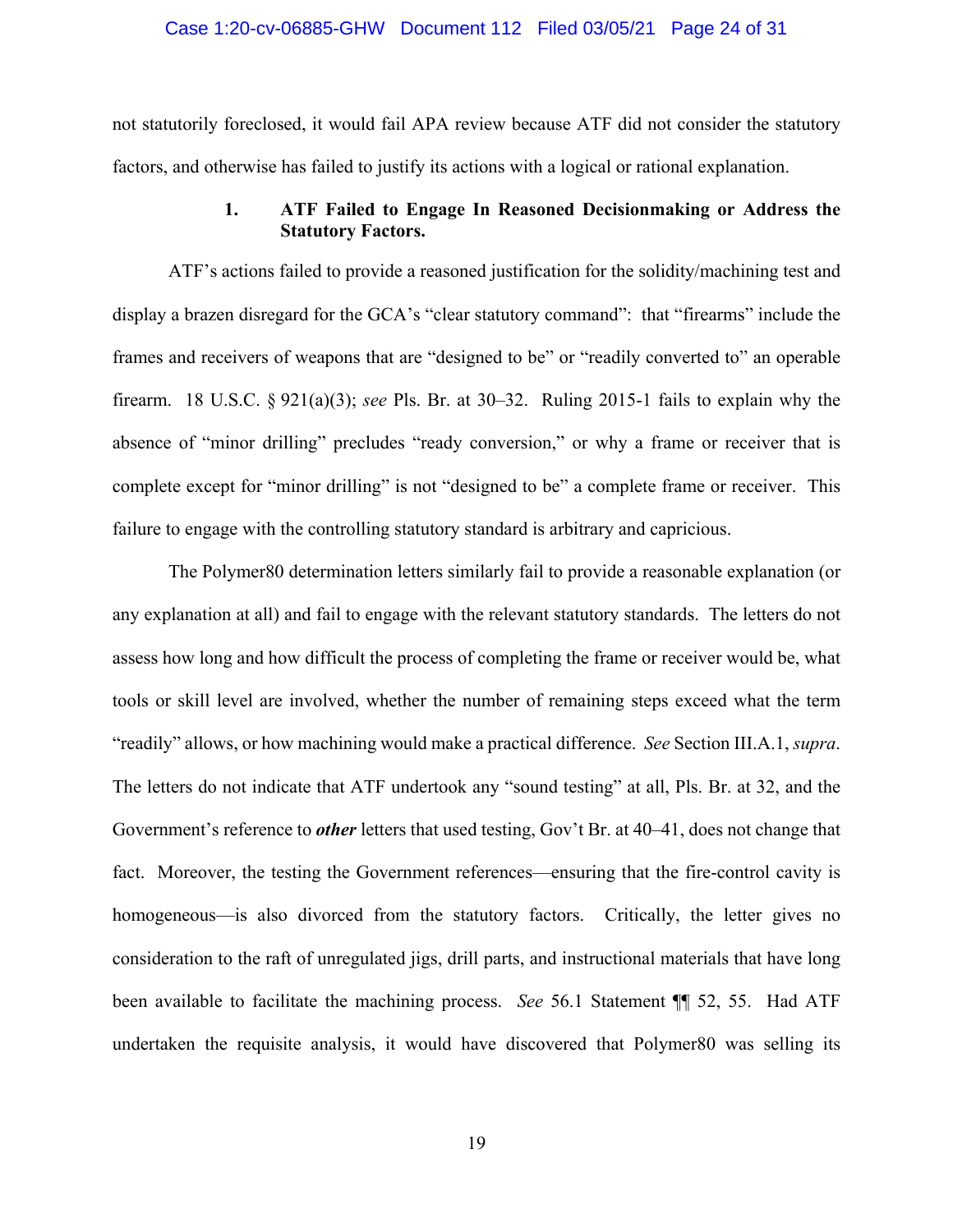#### Case 1:20-cv-06885-GHW Document 112 Filed 03/05/21 Page 25 of 31

unfinished receivers and frames alongside such jigs and parts.<sup>8</sup> Finally, the letters do not consider whether the submitted items qualify as firearms under the "designed to" prong—even though ATF knew what it was looking at were objects designed and intended to be the frames of operable AR-10s, AR-15s, and Glock-type pistols.<sup>9</sup> Indeed, the Government has not identified *any* document in the administrative record supporting its interpretation that reflects anything more than ATF reciting the statutory standard without engaging with it. These failures to offer a reasonable justification or to engage with the statute are impermissible.

#### **2. ATF's Approach Is Otherwise Arbitrary and Capricious.**

Although ATF's failure to address and to engage with the controlling statutory standard is alone arbitrary and capricious, ATF's actions are arbitrary and capricious for additional reasons.

#### *ATF Did Not Adequately Explain Its Departure from Its Prior Flexible Approach.* The

challenged actions fail to adequately explain ATF's shift from an earlier approach more tailored to the statutory language to its current "machining" bright-line. Pls. Br. at 34–35. As noted, in its 1976 analysis of the GCA, ATF concluded that a "rigid criterion" was inappropriate for assessing "the phrase 'readily convertible.'" ATF0267. Yet when ATF crystallized its mechanistic approach in the 2015 Interpretive Rule, it failed even to acknowledge its previous approach.

The Government erroneously claims that ATF has always used the challenged approach, misconstruing the nature of Plaintiffs' challenge. According to the Government, Plaintiffs are

<sup>8</sup> *See, e.g.*, ATF0195–0200 (Polymer80 disclosing to ATF in 2015 that one of its unfinished receivers—which ATF determined was a firearm—was being sold as part of a kit with a jig, drill bits, and a link to instructions about how to finish it); Dkt. No. 64-1, Declaration of Aaron Esty ¶ 14(b) (showing that even before ATF issued its determination letter on January 18, 2017, Polymer80 was soliciting preorders on Facebook and showing that the unfinished PF940 Glock frame could be paired with a jig and drill bits). The ready availability of jigs refutes the Government's argument that ATF reasonably looked to the presence or absence of any "indexing" to determine if an unfinished frame or receiver would be classified as a firearm. Gov't. Br. 27. Jigs make drilling just as easy as indexing does.

<sup>9</sup> The challenged Polymer80 letters make that crystal-clear, describing, for example, the "AR-15 pattern receiver casting, ATF0225, the "Glock-type 'GC9 Blank'" or "Glock-type receiver blank," ATF0229, ATF0232, the "AR10 type receiver blank," ATF0231, and the "Glock-type 'PF940C Blank'" or "Glock-type receiver blanks," ATF0253, ATF0255.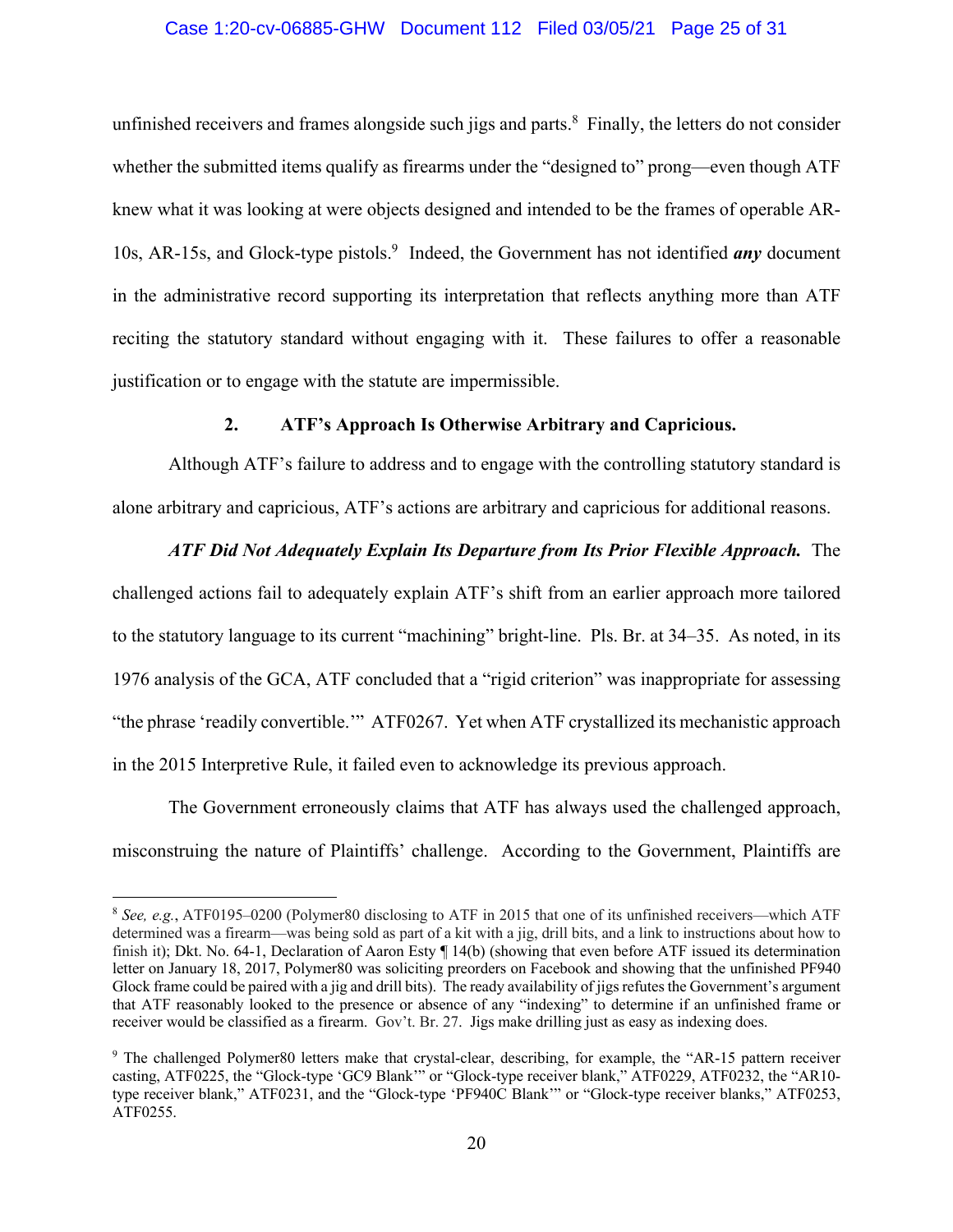#### Case 1:20-cv-06885-GHW Document 112 Filed 03/05/21 Page 26 of 31

mistaken that "in 2006, ATF changed its standard from a temporal-based approach to one based on the degree of machining completed on the frame or receiver." Gov't Br. at 30. This argument misses the point. Although it is true that ATF used time as a factor in pre-2006 determination letters and has not done so since, the relevant shift identified by Plaintiffs was ATF's decision to abandon a *flexible* approach that assessed whether a frame or receiver was readily convertible into an operative weapon (as the statute requires) into a *mechanistic* bright-line based only on the presence or absence of machining. *See* Pls. Br. at 7–8. Moreover, even were ATF correct that it has always used the same mechanistic approach, consistency alone cannot overcome ATF's failure to justify that approach using the statutory factors. *See* Section II.B.1, *supra*.

*The Purpose of the GCA Cannot Justify ATF's Actions***.** The Government's attempt to justify its actions based on the GCA's claimed directive to "balance" firearms regulation and lawful gun ownership fails. As discussed above, this argument fails generally, *see* Section II.A.2, *supra*, but it fails specifically with respect to Plaintiffs' arbitrary and capricious challenge because a "reasoned explanation" cannot be based on extra-record evidence. Rather, ATF's action must be judged by "what [ATF] did, not by what it might have done" and thus "cannot be upheld unless the grounds upon which the agency acted in exercising its powers were those upon which its action can be sustained." *SEC v. Chenery Corp.*, 318 U.S. 80, 93–95 (1943). The only support the Government provides for its purpose-based argument is case law and legislative history. *See* Gov't Br. at 36–37. The Government has not identified a document in the Administrative Record where ATF relied on the purpose of the GCA as a justification for any of the challenged actions.

*ATF's General Line-Drawing Authority Does Not Justify Its Specific Approach***.** The Government also cannot justify the specific line-drawing challenged here through a circular reference to ATF's general line-drawing authority under the GCA or to the importance of certain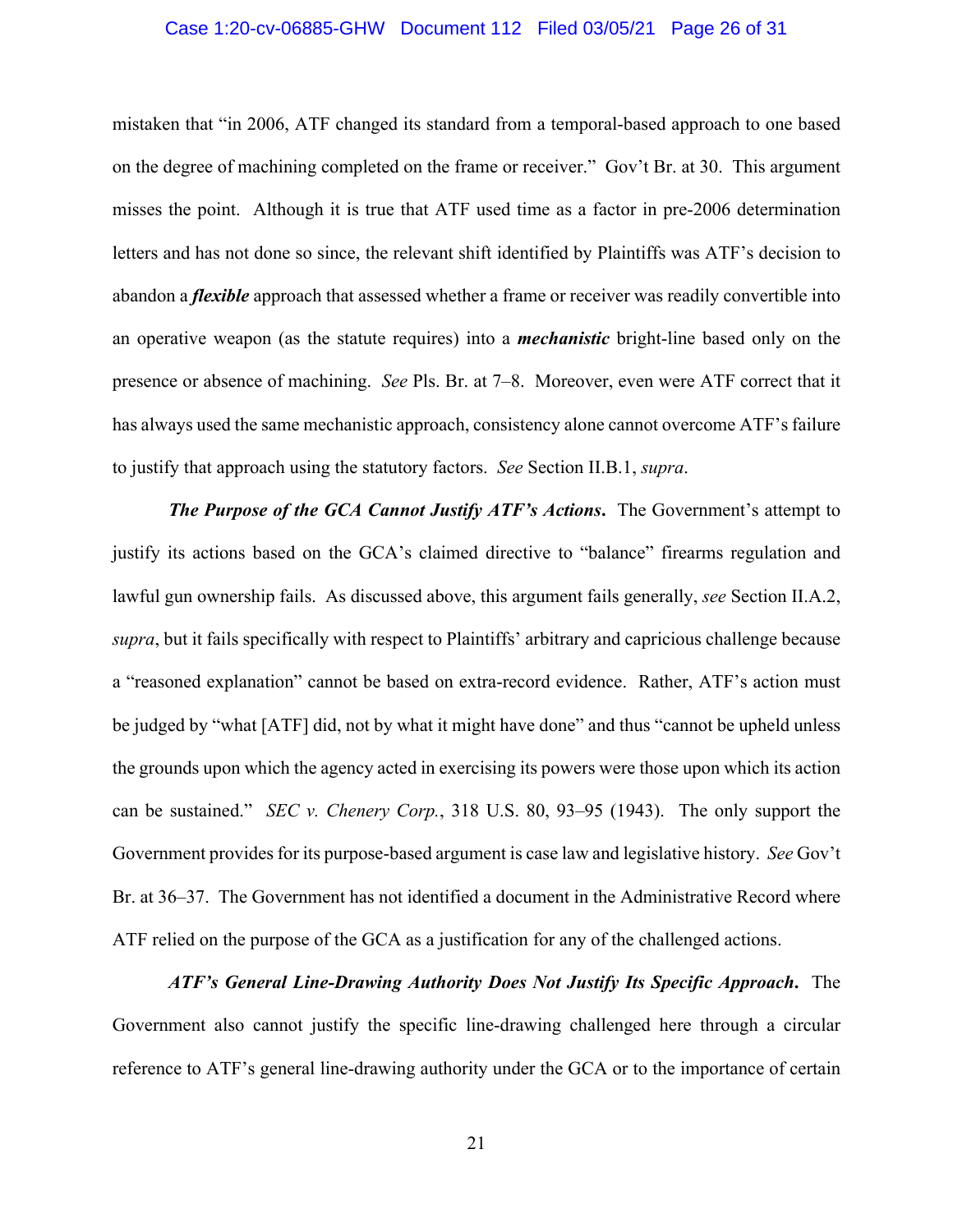#### Case 1:20-cv-06885-GHW Document 112 Filed 03/05/21 Page 27 of 31

parts of an operable weapon. *See* Section II.A.2, *supra* (refuting general "line-drawing" as basis for reasonableness). According to the Government, "ATF has explained that it is tasked with drawing the line 'at which an unregulated piece of metal or plastic becomes a regulated item under Federal law.'" Gov't Br. at 40 (citing ATF609). The Government further states, based on a March 2015 ATF letter (postdating both the 2015 Interpretive Rule and the first Polymer80 letter), that "ATF has noted '. . .that the critical factor in determining whether an item is a firearm is that item's ability to expel a projectile by the action of an explosive'" and that because "'ATF has long held that because the fire-control cavity is the area that is vital to the item's ability to expel a projectile, it is appropriate to focus on this area in making classifications.'" *Id.* (citing ATF605).

To begin with, this post-decisional document cannot justify the 2015 Interpretive Rule or the February 2015 Polymer80 determination letter. More fundamentally, however, this reasoning does not justify the *particular line* that ATF has drawn. It simply restates ATF's power to draw lines and recognizes the importance of the fire-control cavity. Of course ATF may draw reasoned lines, and of course the fire-control cavity is important. But ATF's task was to justify why its bright-line solidity/machining approach corresponds to the statutory standard—something ATF has altogether failed to do. That is the paradigm of arbitrary and capricious agency action.

#### **III. ATF Has Unreasonably Delayed Its Response to Plaintiffs' Rulemaking Petition.**

Plaintiffs' Petition for Rulemaking has gone unanswered for fifteen months. During this time, ghost gun sales and ghost gun-related crime have skyrocketed. No argument offered by the Government overcomes Plaintiffs' showing that ATF's delay continues to pose a threat to "health and human welfare," that no "rhyme or reason" justifies ATF's delay, and that ATF's delay has not been caused by competing agency priorities. *See* Pls. Br. at 36–40.

*Health and Human Welfare.*Where "human health and welfare are at stake," there is a strong presumption that a delay is unreasonable. *See Geneme v. Holder*, 935 F. Supp. 2d 184,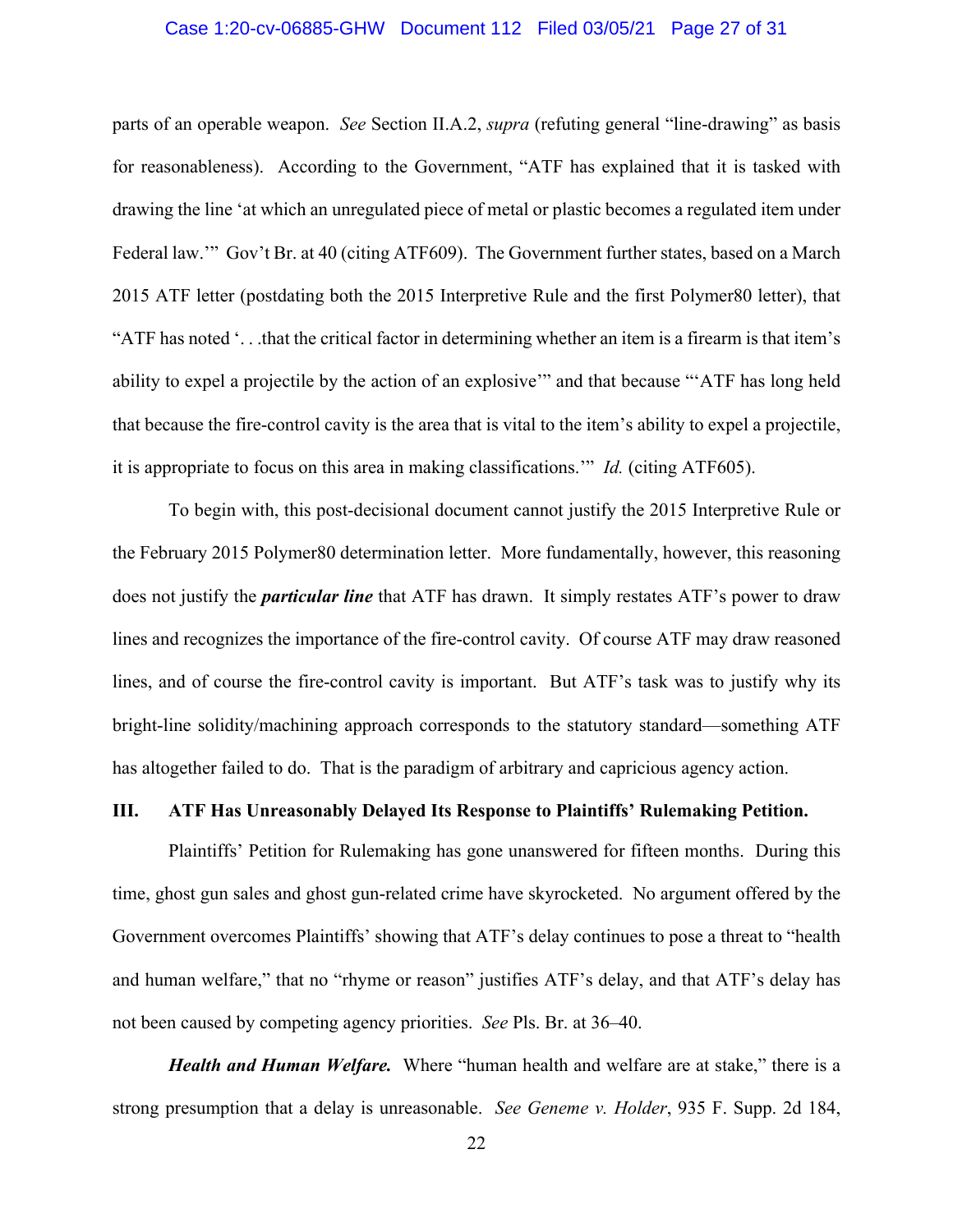192–93 (D.D.C. 2013). And as Plaintiffs have established, the stakes could not be higher—the 15 month period since Plaintiffs filed their Petition has been characterized by a drastic increase in ghost gun crimes. *See* 56.1 Statement ¶¶ 25–26, 28, 34–35.

The Government seeks to downplay the unique threat that ghost guns pose, dryly conceding that "firearm regulation certainly implicates health and human welfare." Gov't Br. at 44. But this understated description is belied by ATF's Polymer80 Search Warrant application:

[A]pproximately 10,000 . . . "ghost guns" were recovered by law enforcement in 2019. Approximately 2,700 were recovered in California, including from crime scenes as well as law enforcement seizures from convicted felons, members of violent street gangs such as Mara Salvatrucha ("MS-13") and others, and individuals who were otherwise prohibited from possessing firearms.

Search Warrant ¶ 28(b). ATF not only has acknowledged the general urgency presented by ghost guns, but the specific threat posed by Polymer80 ghost guns; its Search Warrant application noted that Polymer80 guns had been recovered in hundreds of crimes across the United States, including gun trafficking, domestic violence, kidnapping, carjacking, robbery, and homicides. *Id.* There is nothing ATF can say to hide the reality that the proliferation of ghost guns is an urgent human welfare crisis and that Defendants' 15-month delay is thus presumptively unreasonable.

*Rhyme or Reason.* Given the gravity of the problem, and the recognition thereof by highranking ATF officials, ATF's fifteen-month delay has no rhyme or reason. *See* Pls. Br. at 36–37. Moreover, ATF's recent decision to modify its bump stock regulation shows that ATF has the institutional capacity to act quickly; there, the rulemaking process began within *three months* of a mass shooting in Las Vegas that drew nationwide attention to bump stocks. *See* Pls. Br. 38.

The Government's principal argument is that other courts have found longer delays reasonable. Gov't Br. at 42–44. But "[r]esolution of a claim of unreasonable delay is ordinarily a complicated and nuanced task requiring consideration of the particular facts and circumstances before the court." *Mashpee Wampanoag Tribal Council, Inc. v. Norton*, 336 F.3d 1094, 1100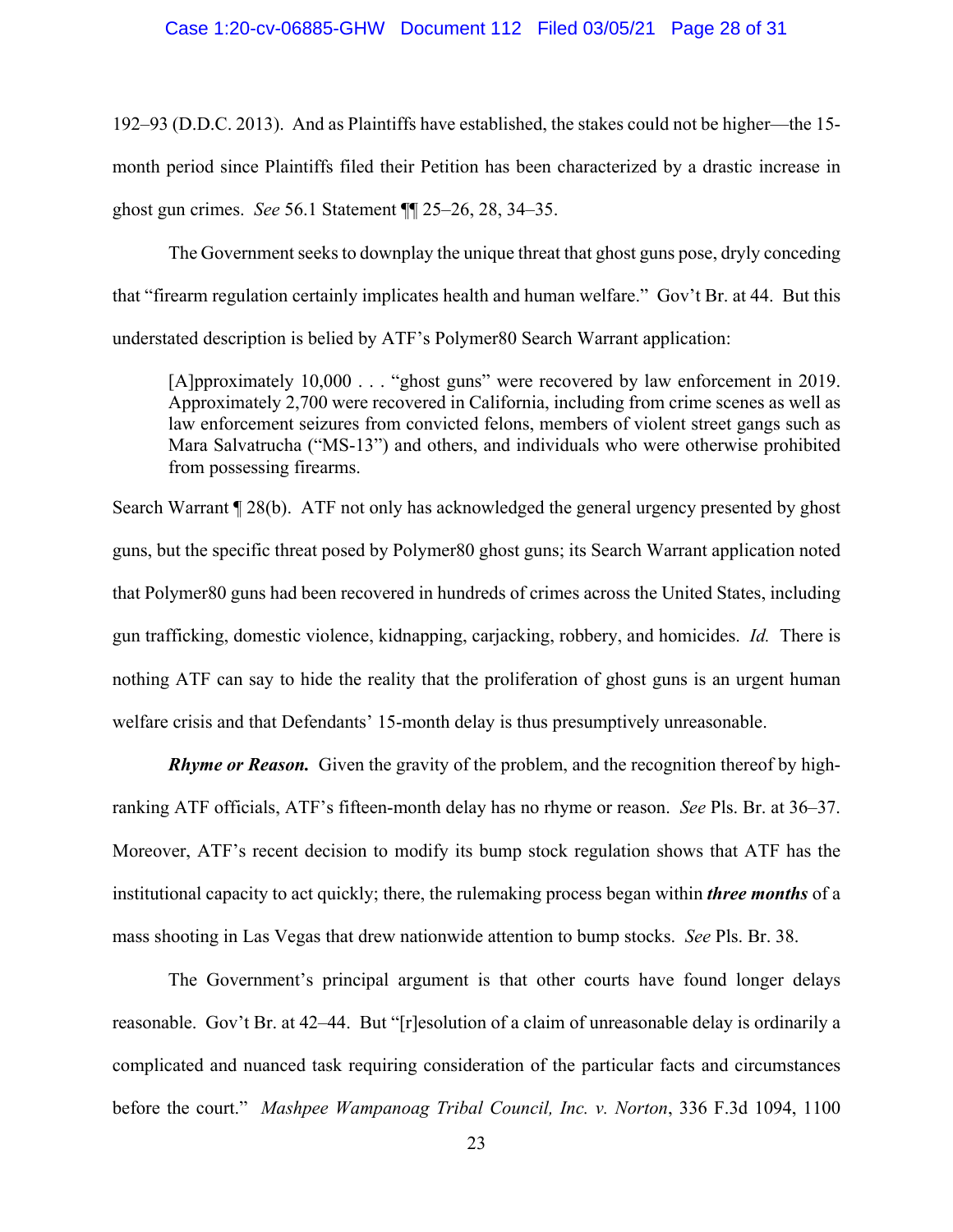#### Case 1:20-cv-06885-GHW Document 112 Filed 03/05/21 Page 29 of 31

(D.C. Cir. 2003). Moreover, multiple courts have held that "'a reasonable time for agency action is typically counted in weeks or months, not years.'" *Fams. for Freedom v. Napolitano*, 628 F. Supp. 2d 535, 540 (S.D.N.Y. 2009) (Chin, J.) (quoting *In re Am. Rivers & Idaho Rivers United*, 372 F.3d 413, 419 (D.C. Cir. 2004)); *see also Midwest Gas Users Ass'n v. FERC*, 833 F.2d 341, 359 (D.C. Cir. 1987) ("[A] reasonable time for an agency decision could encompass 'months, occasionally a year or two, but not several years or a decade.'") (internal citation omitted).

Plaintiffs certainly appreciate that the COVID-19 pandemic has impacted government operations. ATF, however, was in receipt of Plaintiffs' Petition months before the pandemic. And according to the Government's declaration in support of its motion for summary judgment, ATF sent a draft response letter to Defendant United States Department of Justice ("DOJ") in July 2020, Dkt. No. 99, Declaration of Andrew Lange ("Lange Decl.") ¶ 8, meaning that the draft letter has been sitting at DOJ for nearly *eight months*. Defendants offer no persuasive explanation for why DOJ has failed to act. The failure to act is even more unjustifiable given exploding ghost gun sales and rising gun violence during the pandemic, a development that militates in favor of expedition.<sup>10</sup>

*Competing Priorities.*Nothing in the Administrative Record suggests that ATF had higher administrative priorities for the past fifteen months. Pls. Br. at 39–40. Instead, the Government has submitted a declaration with a lengthy list of rules and other items that ATF worked on in 2020, Lange Decl. ¶ 12, contending that every one of these items addresses health and human welfare. Gov't Br. at 44–45. But every agency has multiple priorities, and the Government has provided no evidence that ATF's docket is especially full. Indeed, the Government has not

<sup>&</sup>lt;sup>10</sup> *See, e.g.*, Search Warrant ¶ 88 (noting that Polymer80 products were sold out by April 2020); Complaint ¶ 18 (ghostgun-kit manufacturers announcing "pandemic buying surges"). And it has been widely reported that the pandemic of 2020 contributed to a massive increase in homicides across the country, most committed with firearms. *See, e.g.*, Thomas Fuller and Tim Arango, *Police Pin a Rise in Murders on Unusual Suspect: Covid*, New York Times (Oct. 30, 2020), https://nyti.ms/3qj2Pwq.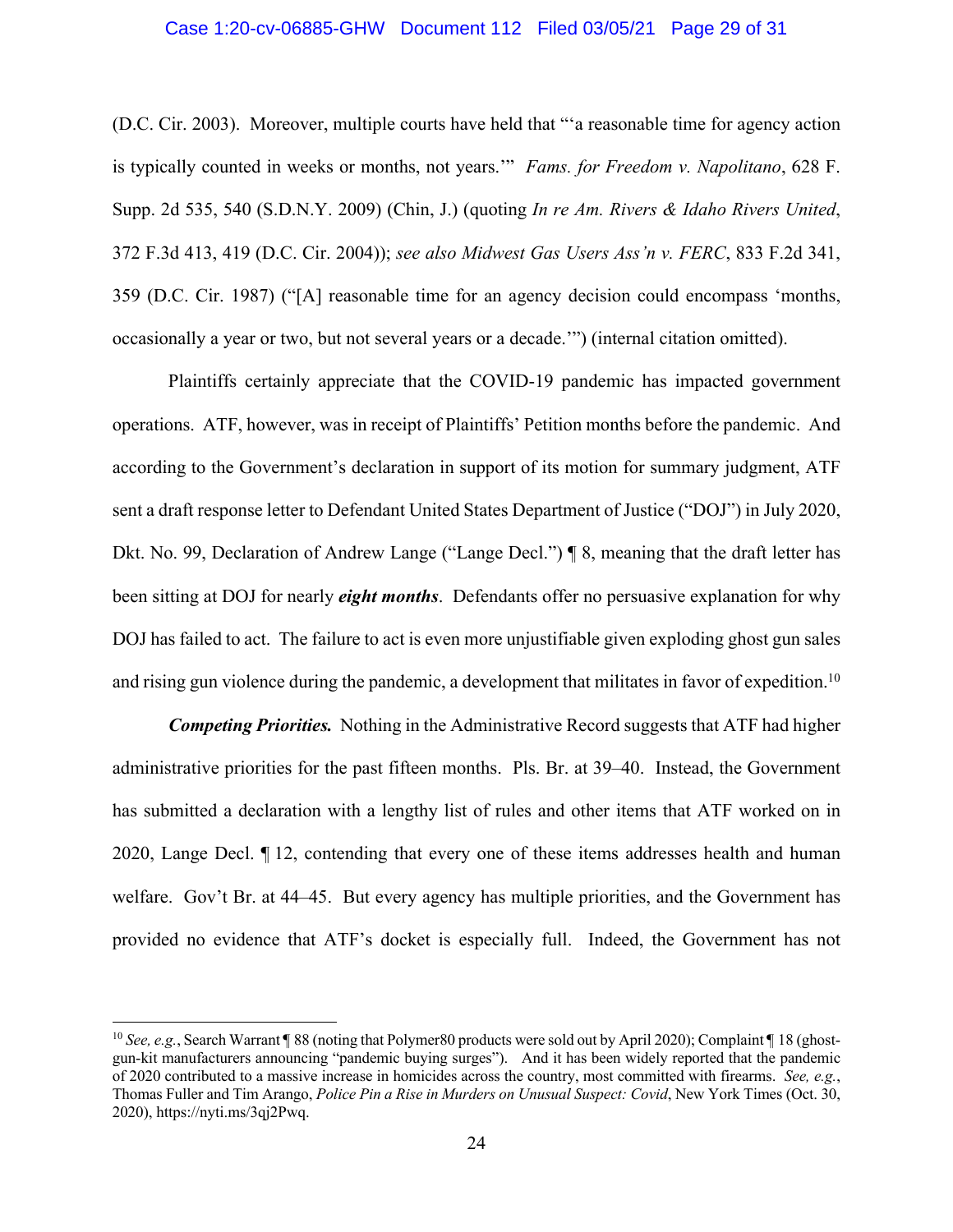#### Case 1:20-cv-06885-GHW Document 112 Filed 03/05/21 Page 30 of 31

identified any specific priorities that it believes were significantly more pressing than Plaintiffs' petition. Although some deference to ATF may be due, it is difficult to imagine (and the Government does not argue) that many of the listed items—such as "the electronic storage of National Firearms Act forms"—were more urgent than addressing the proliferation of ghost guns.

Finally, the Government observes that the change Plaintiffs seek is not "minor" and has wide-ranging implications, including in "the criminal law arena," Lange Decl.  $\P$  11. According to the Government, this complexity justifies ATF's decision to address easier problems first. But the magnitude of the problem equally counsels in favor of a rapid response—the problem is urgent and must be addressed as quickly as possible. The Court should find ATF's now 15-month delay unreasonable and direct ATF to respond to the Petition for Rulemaking immediately.

#### **CONCLUSION**

Summary judgment should be entered for Plaintiffs on all counts and the Government's motion for summary judgment should be denied in full. ATF's actions challenged in Counts I–IV of the Complaint should be vacated and set aside, and ATF should be ordered to respond to the Petition for Rulemaking within 30 days of the Court's decision with respect to Count V.